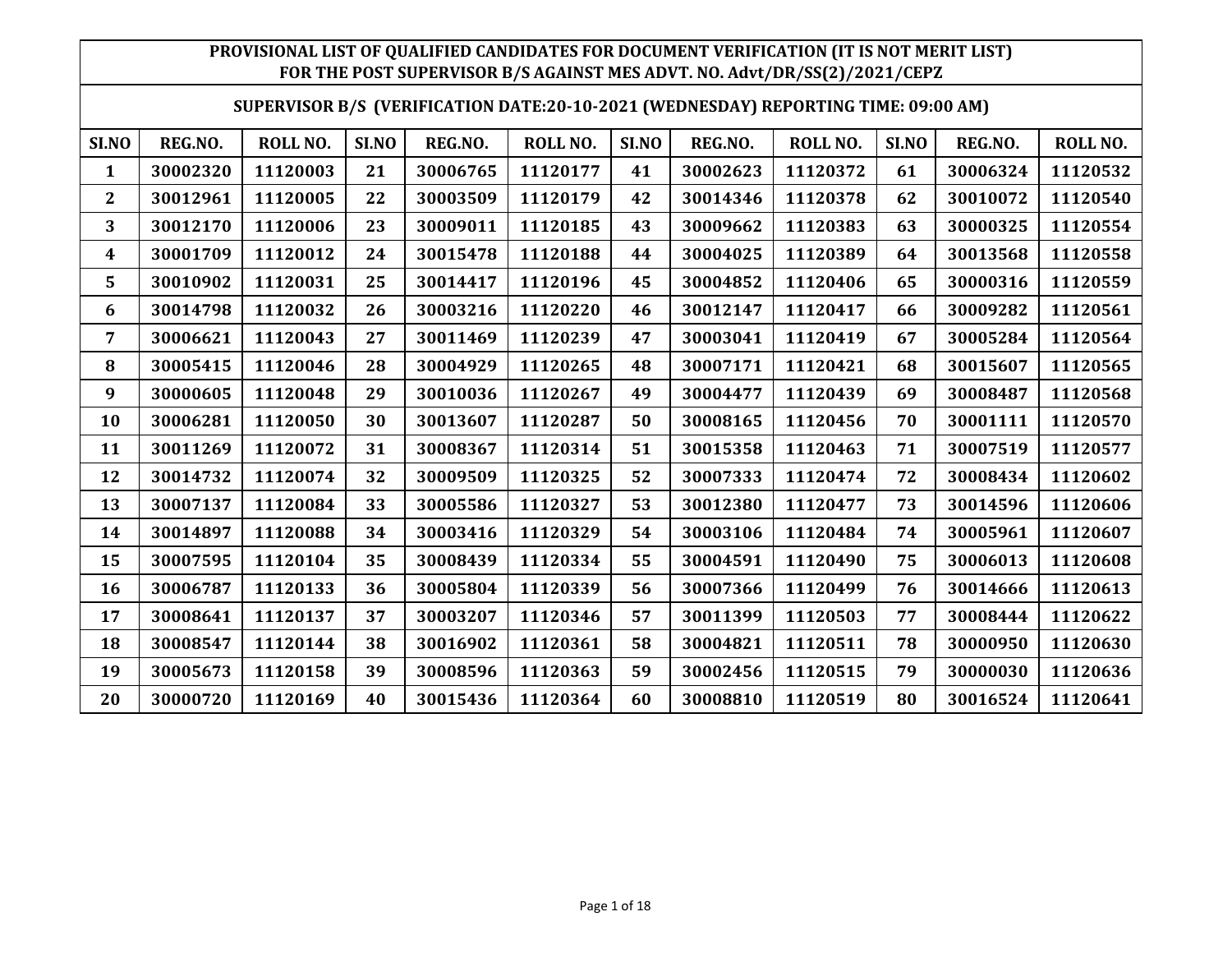|  |  | SUPERVISOR B/S (VERIFICATION DATE:21-10-2021 (THURSDAY) REPORTING TIME: 09:00 AM) |
|--|--|-----------------------------------------------------------------------------------|
|--|--|-----------------------------------------------------------------------------------|

| SI.NO | REG.NO.  | ROLL NO. | SI.NO | REG.NO.  | ROLL NO. | SI.NO | REG.NO.  | <b>ROLL NO.</b> | SI.NO | REG.NO.  | ROLL NO. |
|-------|----------|----------|-------|----------|----------|-------|----------|-----------------|-------|----------|----------|
| 1     | 30001568 | 11120648 | 21    | 30014940 | 11120744 | 41    | 30001413 | 11120897        | 61    | 30008564 | 99020023 |
| 2     | 30002692 | 11120655 | 22    | 30006177 | 11120746 | 42    | 30004764 | 11120916        | 62    | 30007120 | 99020026 |
| 3     | 30009037 | 11120656 | 23    | 30003375 | 11120751 | 43    | 30004743 | 11120951        | 63    | 30004963 | 99020036 |
| 4     | 30001210 | 11120657 | 24    | 30010384 | 11120752 | 44    | 30007169 | 11121004        | 64    | 30012157 | 99020044 |
| 5     | 30006714 | 11120675 | 25    | 30016173 | 11120753 | 45    | 30001685 | 11121014        | 65    | 30008019 | 99020053 |
| 6     | 30001553 | 11120676 | 26    | 30001326 | 11120755 | 46    | 30013309 | 11121016        | 66    | 30014254 | 99020054 |
| 7     | 30004843 | 11120685 | 27    | 30010116 | 11120756 | 47    | 30001494 | 11121051        | 67    | 30008096 | 99020062 |
| 8     | 30004234 | 11120687 | 28    | 30013911 | 11120759 | 48    | 30006995 | 11121083        | 68    | 30017031 | 99020068 |
| 9     | 30005364 | 11120697 | 29    | 30001470 | 11120761 | 49    | 30007088 | 11121098        | 69    | 30006388 | 99020074 |
| 10    | 30011458 | 11120705 | 30    | 30001559 | 11120765 | 50    | 30007115 | 11121101        | 70    | 30009878 | 99020084 |
| 11    | 30001926 | 11120718 | 31    | 30000679 | 11120775 | 51    | 30006350 | 11121105        | 71    | 30014949 | 99020085 |
| 12    | 30001645 | 11120719 | 32    | 30007376 | 11120781 | 52    | 30002545 | 11121110        | 72    | 30016942 | 99020093 |
| 13    | 30014334 | 11120721 | 33    | 30016992 | 11120782 | 53    | 30014784 | 11121120        | 73    | 30005013 | 99020097 |
| 14    | 30004287 | 11120723 | 34    | 30003995 | 11120785 | 54    | 30012890 | 11121147        | 74    | 30009903 | 99020105 |
| 15    | 30013101 | 11120732 | 35    | 30004849 | 11120786 | 55    | 30007308 | 11121152        | 75    | 30007201 | 99020115 |
| 16    | 30016426 | 11120734 | 36    | 30013374 | 11120801 | 56    | 30014755 | 99020003        | 76    | 30008523 | 99020119 |
| 17    | 30016497 | 11120737 | 37    | 30011405 | 11120822 | 57    | 30014410 | 99020012        | 77    | 30004817 | 99020121 |
| 18    | 30001395 | 11120740 | 38    | 30009848 | 11120850 | 58    | 30010879 | 99020015        | 78    | 30009846 | 99020122 |
| 19    | 30006612 | 11120742 | 39    | 30009632 | 11120853 | 59    | 30005438 | 99020020        | 79    | 30009445 | 99020128 |
| 20    | 30006307 | 11120743 | 40    | 30009922 | 11120889 | 60    | 30008711 | 99020021        | 80    | 30010611 | 99020131 |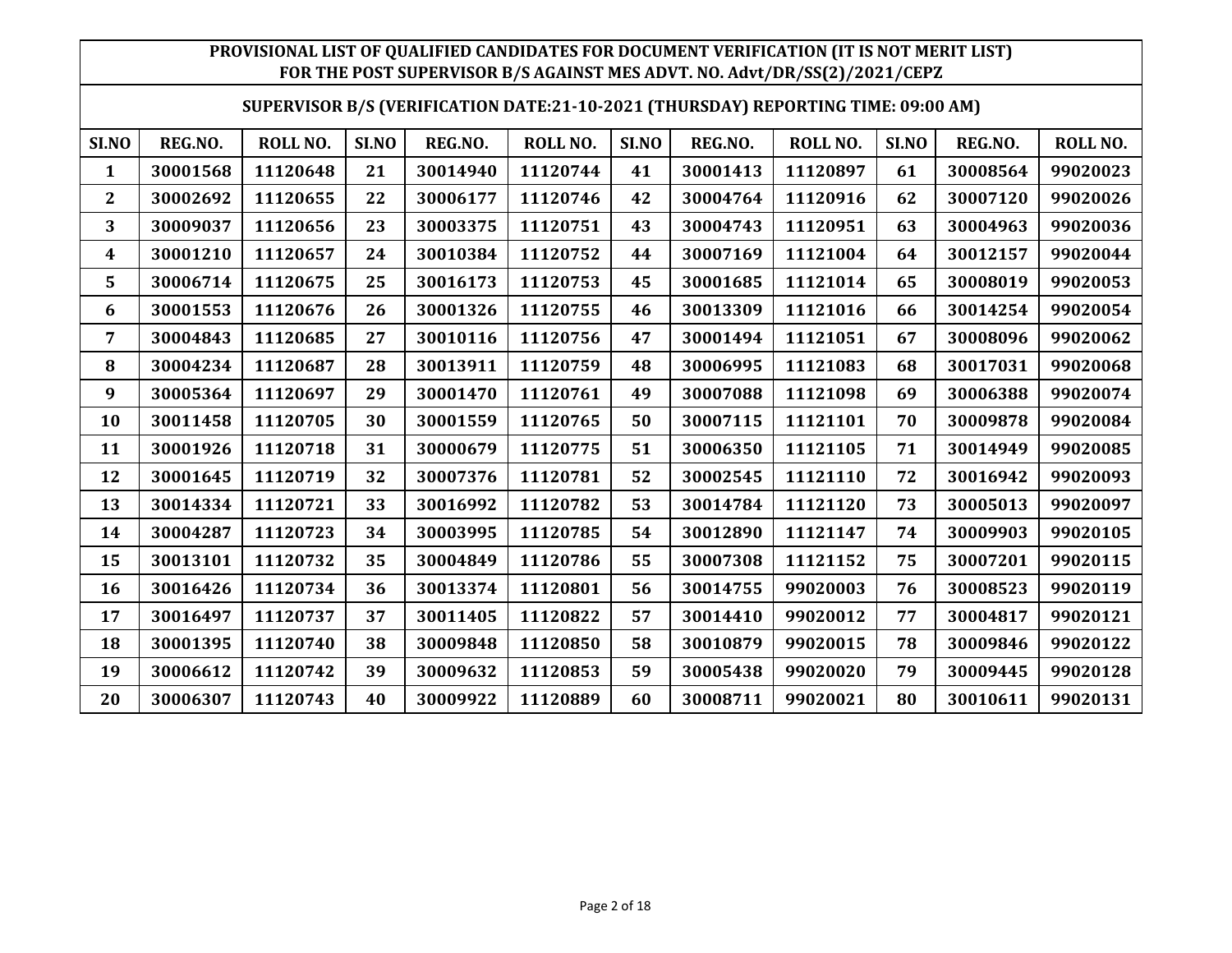|  |  | SUPERVISOR B/S (VERIFICATION DATE:22-10-2021 (FRIDAY) REPORTING TIME: 09:00 AM) |
|--|--|---------------------------------------------------------------------------------|
|--|--|---------------------------------------------------------------------------------|

| SI.NO | REG.NO.  | <b>ROLL NO.</b> | SI.NO | REG.NO.  | <b>ROLL NO.</b> | SI.NO | REG.NO.  | <b>ROLL NO.</b> | SI.NO | REG.NO.  | ROLL NO. |
|-------|----------|-----------------|-------|----------|-----------------|-------|----------|-----------------|-------|----------|----------|
| 1     | 30008647 | 99020132        | 21    | 30008370 | 22220025        | 41    | 30016738 | 22220211        | 61    | 30007982 | 22220314 |
| 2     | 30014003 | 99020134        | 22    | 30016162 | 22220026        | 42    | 30001807 | 22220213        | 62    | 30002557 | 22220318 |
| 3     | 30008417 | 99020141        | 23    | 30001472 | 22220030        | 43    | 30001803 | 22220229        | 63    | 30014839 | 22220327 |
| 4     | 30007857 | 99020144        | 24    | 30005896 | 22220035        | 44    | 30013190 | 22220231        | 64    | 30001989 | 22220328 |
| 5     | 30011737 | 99020146        | 25    | 30009214 | 22220037        | 45    | 30010152 | 22220235        | 65    | 30005936 | 22220332 |
| 6     | 30016289 | 99020150        | 26    | 30005145 | 22220039        | 46    | 30015419 | 22220239        | 66    | 30001584 | 22220341 |
| 7     | 30009636 | 99020163        | 27    | 30005570 | 22220045        | 47    | 30005657 | 22220240        | 67    | 30014866 | 22220355 |
| 8     | 30004255 | 99020173        | 28    | 30004761 | 22220046        | 48    | 30004716 | 22220243        | 68    | 30015884 | 22220356 |
| 9     | 30004627 | 99020176        | 29    | 30015402 | 22220058        | 49    | 30014978 | 22220248        | 69    | 30000449 | 22220366 |
| 10    | 30015706 | 99020179        | 30    | 30016069 | 22220063        | 50    | 30004398 | 22220252        | 70    | 30014414 | 22220378 |
| 11    | 30016511 | 99020182        | 31    | 30008260 | 22220065        | 51    | 30001705 | 22220254        | 71    | 30002145 | 22220395 |
| 12    | 30007948 | 99020183        | 32    | 30006934 | 22220089        | 52    | 30017135 | 22220266        | 72    | 30009199 | 22220404 |
| 13    | 30000183 | 99020190        | 33    | 30002120 | 22220121        | 53    | 30005476 | 22220272        | 73    | 30003950 | 22220411 |
| 14    | 30014269 | 99020200        | 34    | 30009036 | 22220124        | 54    | 30003620 | 22220277        | 74    | 30007325 | 22220412 |
| 15    | 30015113 | 99020234        | 35    | 30009624 | 22220131        | 55    | 30003096 | 22220278        | 75    | 30014040 | 22220441 |
| 16    | 30017006 | 99020243        | 36    | 30003824 | 22220166        | 56    | 30005454 | 22220286        | 76    | 30012616 | 22220449 |
| 17    | 30012203 | 99020244        | 37    | 30011684 | 22220175        | 57    | 30010709 | 22220298        | 77    | 30012964 | 22220453 |
| 18    | 30010527 | 99020258        | 38    | 30003001 | 22220198        | 58    | 30006222 | 22220299        | 78    | 30002461 | 22220454 |
| 19    | 30000459 | 99020270        | 39    | 30004030 | 22220202        | 59    | 30016050 | 22220300        | 79    | 30004490 | 22220458 |
| 20    | 30016583 | 99020274        | 40    | 30002912 | 22220204        | 60    | 30014959 | 22220302        | 80    | 30011544 | 22220493 |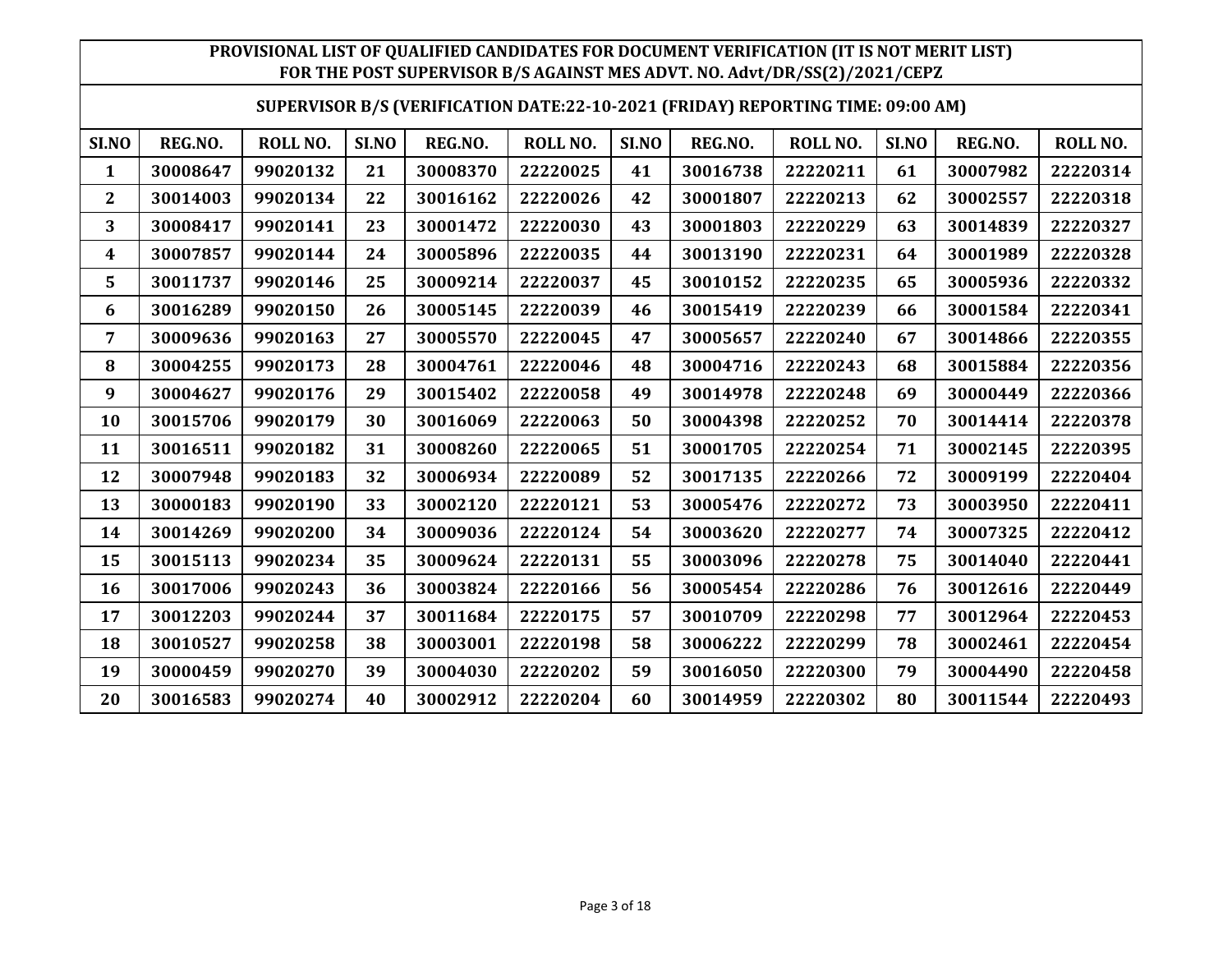#### **SUPERVISOR B/S (VERIFICATION DATE:23-10-2021 (SATURDAY) REPORTING TIME: 09:00 AM)**

| SI.NO          | REG.NO.  | ROLL NO. | SI.NO | REG.NO.  | ROLL NO. | SI.NO | REG.NO.  | <b>ROLL NO.</b> | SI.NO | REG.NO.  | ROLL NO. |
|----------------|----------|----------|-------|----------|----------|-------|----------|-----------------|-------|----------|----------|
| 1              | 30015118 | 22220501 | 21    | 30010367 | 33320034 | 41    | 30007065 | 33320149        | 61    | 30006979 | 33320306 |
| $\overline{2}$ | 30005882 | 22220505 | 22    | 30013331 | 33320035 | 42    | 30015501 | 33320157        | 62    | 30012272 | 33320310 |
| 3              | 30009009 | 22220509 | 23    | 30009696 | 33320050 | 43    | 30012005 | 33320170        | 63    | 30008597 | 33320311 |
| 4              | 30008449 | 22220512 | 24    | 30000688 | 33320052 | 44    | 30000609 | 33320173        | 64    | 30001565 | 33320322 |
| 5              | 30008494 | 22220516 | 25    | 30017147 | 33320057 | 45    | 30009395 | 33320174        | 65    | 30014225 | 33320329 |
| 6              | 30005888 | 22220517 | 26    | 30004780 | 33320058 | 46    | 30005126 | 33320187        | 66    | 30002076 | 33320342 |
| 7              | 30001787 | 22220530 | 27    | 30011448 | 33320062 | 47    | 30016444 | 33320198        | 67    | 30008309 | 33320360 |
| 8              | 30005660 | 22220537 | 28    | 30011157 | 33320071 | 48    | 30016459 | 33320200        | 68    | 30015525 | 33320364 |
| 9              | 30015847 | 22220541 | 29    | 30008845 | 33320074 | 49    | 30008465 | 33320203        | 69    | 30001841 | 33320370 |
| 10             | 30010180 | 22220549 | 30    | 30003270 | 33320080 | 50    | 30013953 | 33320212        | 70    | 30002521 | 33320371 |
| 11             | 30010448 | 22220560 | 31    | 30012086 | 33320081 | 51    | 30000828 | 33320217        | 71    | 30003504 | 33320376 |
| 12             | 30006843 | 22220561 | 32    | 30007687 | 33320087 | 52    | 30004308 | 33320222        | 72    | 30002627 | 33320379 |
| 13             | 30013833 | 22220562 | 33    | 30012354 | 33320091 | 53    | 30009042 | 33320226        | 73    | 30013509 | 33320388 |
| 14             | 30009474 | 22220566 | 34    | 30006922 | 33320111 | 54    | 30008271 | 33320248        | 74    | 30010309 | 33320397 |
| 15             | 30009956 | 33320002 | 35    | 30005473 | 33320123 | 55    | 30015398 | 33320258        | 75    | 30005522 | 33320398 |
| 16             | 30008121 | 33320016 | 36    | 30006455 | 33320129 | 56    | 30007603 | 33320259        | 76    | 30007396 | 33320415 |
| 17             | 30015050 | 33320017 | 37    | 30016883 | 33320135 | 57    | 30001810 | 33320262        | 77    | 30002758 | 33320418 |
| 18             | 30003466 | 33320019 | 38    | 30009286 | 33320141 | 58    | 30013204 | 33320285        | 78    | 30006075 | 33320421 |
| 19             | 30016821 | 33320025 | 39    | 30007273 | 33320143 | 59    | 30006508 | 33320295        | 79    | 30007172 | 33320422 |
| 20             | 30017145 | 33320028 | 40    | 30010653 | 33320146 | 60    | 30010493 | 33320303        | 80    | 30003168 | 33320429 |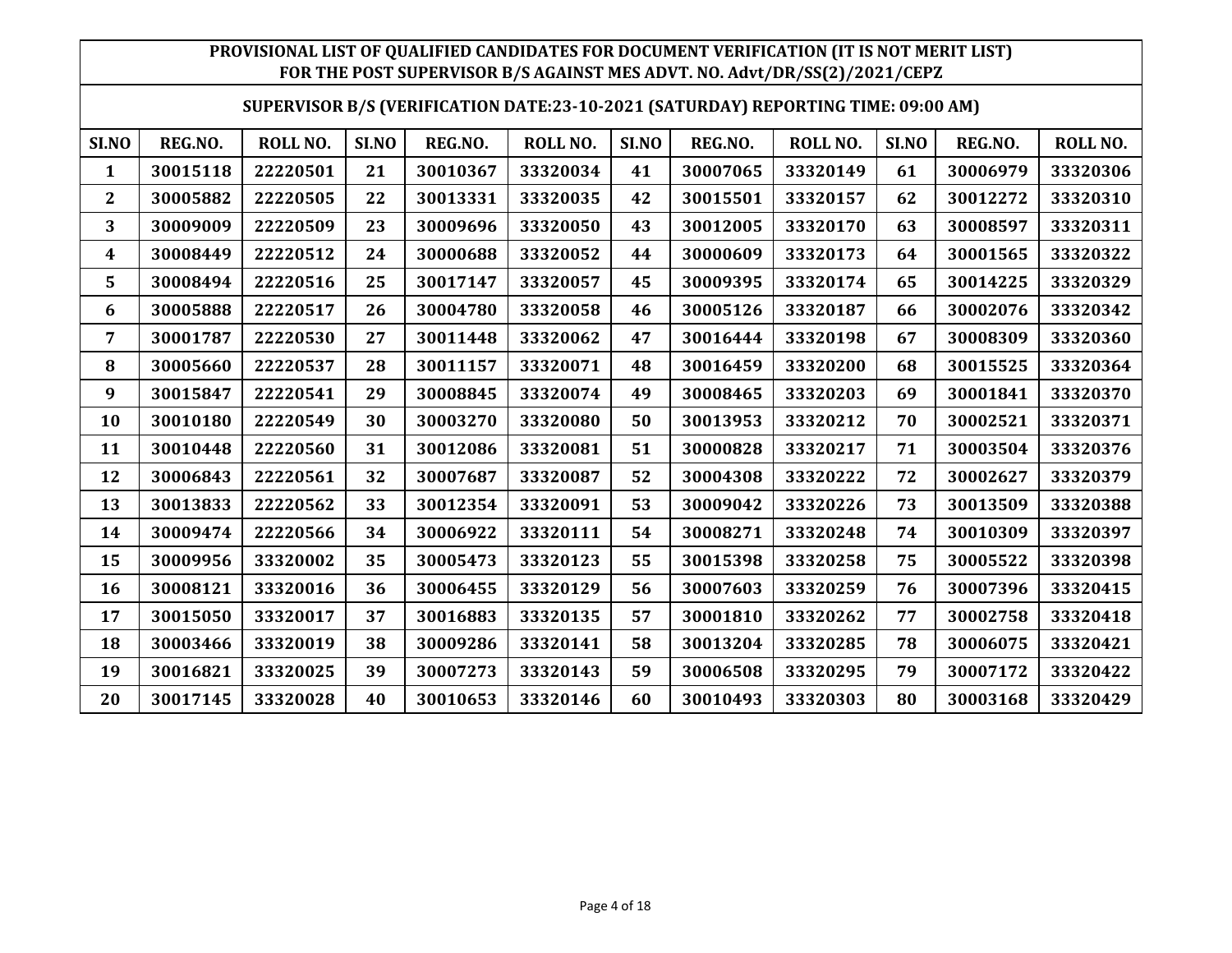#### **SUPERVISOR B/S (VERIFICATION DATE:25-10-2021 (MONDAY) REPORTING TIME: 09:00 AM)**

| SI.NO          | REG.NO.  | <b>ROLL NO.</b> | SI.NO | REG.NO.  | ROLL NO. | SI.NO | REG.NO.  | <b>ROLL NO.</b> | SI.NO | REG.NO.  | ROLL NO. |
|----------------|----------|-----------------|-------|----------|----------|-------|----------|-----------------|-------|----------|----------|
| 1              | 30000567 | 33320433        | 21    | 30008346 | 33320549 | 41    | 30010883 | 55020053        | 61    | 30001555 | 55020127 |
| $\overline{2}$ | 30007340 | 33320437        | 22    | 30017109 | 33320550 | 42    | 30007896 | 55020054        | 62    | 30010644 | 55020134 |
| 3              | 30014007 | 33320450        | 23    | 30011416 | 33320572 | 43    | 30011734 | 55020055        | 63    | 30014991 | 55020137 |
| 4              | 30007850 | 33320451        | 24    | 30006779 | 55020002 | 44    | 30005427 | 55020057        | 64    | 30013733 | 55020139 |
| 5              | 30008625 | 33320460        | 25    | 30001596 | 55020004 | 45    | 30004873 | 55020058        | 65    | 30009928 | 55020144 |
| 6              | 30013557 | 33320468        | 26    | 30002792 | 55020008 | 46    | 30016539 | 55020067        | 66    | 30012497 | 55020149 |
| 7              | 30009097 | 33320469        | 27    | 30000518 | 55020011 | 47    | 30005481 | 55020075        | 67    | 30013057 | 55020155 |
| 8              | 30012500 | 33320477        | 28    | 30001403 | 55020013 | 48    | 30013690 | 55020076        | 68    | 30008244 | 55020158 |
| 9              | 30004179 | 33320483        | 29    | 30007575 | 55020019 | 49    | 30009324 | 55020078        | 69    | 30004161 | 55020159 |
| 10             | 30006478 | 33320489        | 30    | 30016866 | 55020020 | 50    | 30009505 | 55020079        | 70    | 30008351 | 55020163 |
| 11             | 30001329 | 33320495        | 31    | 30013362 | 55020024 | 51    | 30013977 | 55020087        | 71    | 30006081 | 55020164 |
| 12             | 30003483 | 33320502        | 32    | 30010388 | 55020029 | 52    | 30000992 | 55020089        | 72    | 30015418 | 55020165 |
| 13             | 30002617 | 33320504        | 33    | 30003941 | 55020030 | 53    | 30009904 | 55020095        | 73    | 30015852 | 55020168 |
| 14             | 30007618 | 33320518        | 34    | 30003029 | 55020038 | 54    | 30006449 | 55020100        | 74    | 30005947 | 55020170 |
| 15             | 30016606 | 33320522        | 35    | 30010865 | 55020043 | 55    | 30008116 | 55020101        | 75    | 30009196 | 55020171 |
| 16             | 30000973 | 33320532        | 36    | 30008674 | 55020044 | 56    | 30014874 | 55020105        | 76    | 30016111 | 55020174 |
| 17             | 30000969 | 33320534        | 37    | 30003561 | 55020046 | 57    | 30010056 | 55020107        | 77    | 30008503 | 55020176 |
| 18             | 30014025 | 33320535        | 38    | 30012743 | 55020048 | 58    | 30008324 | 55020110        | 78    | 30006304 | 55020182 |
| 19             | 30007891 | 33320537        | 39    | 30010911 | 55020049 | 59    | 30016940 | 55020115        | 79    | 30009953 | 55020184 |
| 20             | 30015449 | 33320541        | 40    | 30001991 | 55020052 | 60    | 30002129 | 55020120        | 80    | 30006913 | 55020185 |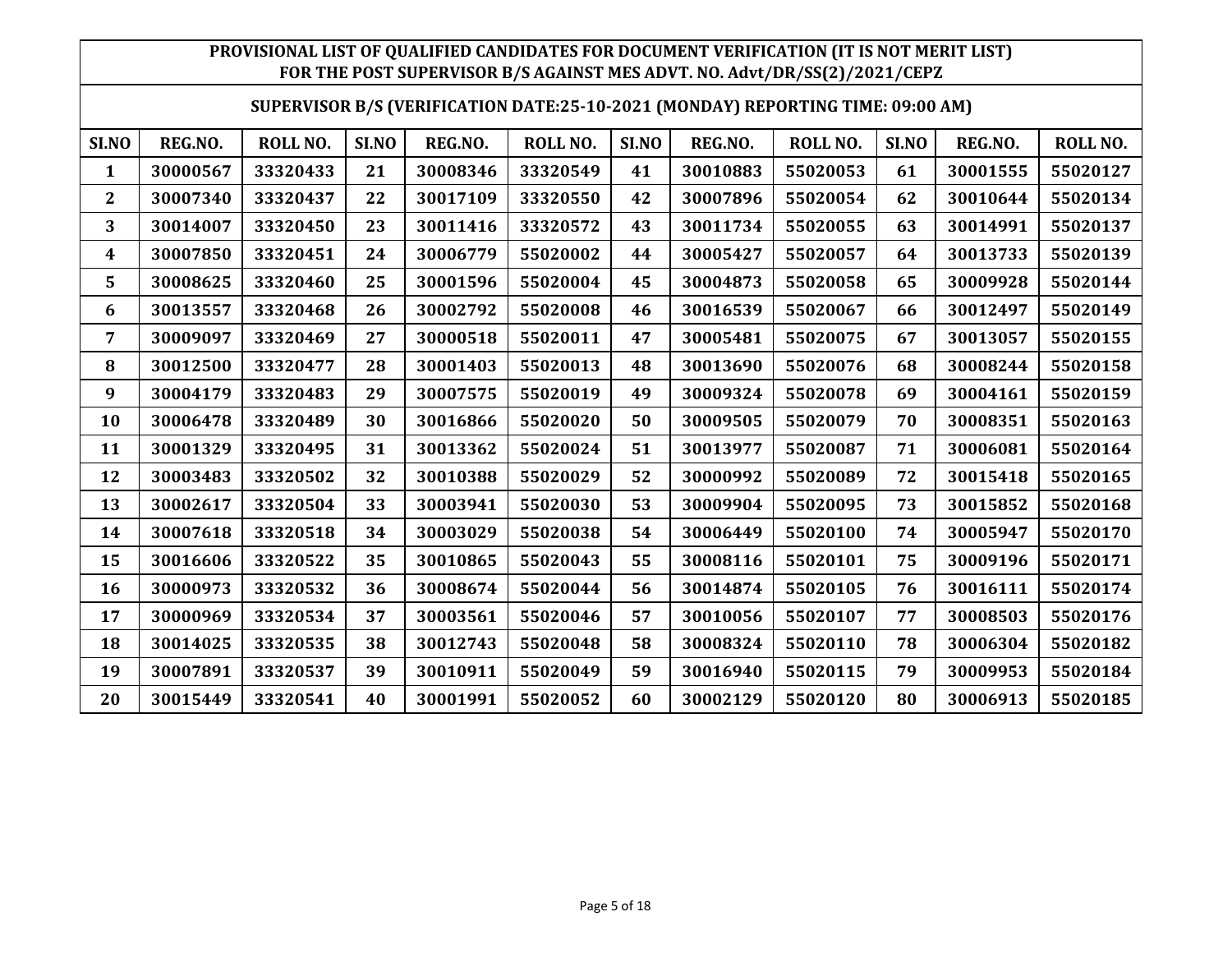#### **SUPERVISOR B/S (VERIFICATION DATE:26-10-2021 (TUESDAY) REPORTING TIME: 09:00 AM)**

| SI.NO          | REG.NO.  | ROLL NO. | SI.NO | REG.NO.  | ROLL NO. | SI.NO | REG.NO.  | ROLL NO. | SI.NO | REG.NO.  | ROLL NO. |
|----------------|----------|----------|-------|----------|----------|-------|----------|----------|-------|----------|----------|
| 1              | 30003653 | 55020192 | 21    | 30014988 | 55020286 | 41    | 30006090 | 55020336 | 61    | 30011180 | 55020412 |
| $\overline{2}$ | 30002565 | 55020199 | 22    | 30016327 | 55020289 | 42    | 30008535 | 55020338 | 62    | 30016494 | 55020425 |
| 3              | 30009046 | 55020202 | 23    | 30001548 | 55020292 | 43    | 30008536 | 55020340 | 63    | 30014682 | 55020428 |
| 4              | 30004245 | 55020210 | 24    | 30010770 | 55020297 | 44    | 30009733 | 55020349 | 64    | 30002071 | 55020429 |
| 5              | 30011379 | 55020211 | 25    | 30014197 | 55020298 | 45    | 30008861 | 55020351 | 65    | 30000294 | 55020446 |
| 6              | 30001468 | 55020212 | 26    | 30005573 | 55020299 | 46    | 30011555 | 55020354 | 66    | 30009047 | 55020448 |
| 7              | 30009092 | 55020213 | 27    | 30016310 | 55020301 | 47    | 30011641 | 55020358 | 67    | 30009348 | 55020453 |
| 8              | 30016393 | 55020214 | 28    | 30014387 | 55020304 | 48    | 30014061 | 55020359 | 68    | 30005235 | 55020457 |
| 9              | 30011126 | 55020225 | 29    | 30010494 | 55020309 | 49    | 30008670 | 55020362 | 69    | 30008191 | 55020459 |
| 10             | 30010789 | 55020234 | 30    | 30009776 | 55020310 | 50    | 30000524 | 55020365 | 70    | 30011303 | 55020460 |
| 11             | 30009430 | 55020237 | 31    | 30008272 | 55020312 | 51    | 30012121 | 55020373 | 71    | 30008955 | 55020461 |
| 12             | 30014544 | 55020239 | 32    | 30007080 | 55020317 | 52    | 30012311 | 55020377 | 72    | 30007242 | 55020462 |
| 13             | 30016967 | 55020241 | 33    | 30002501 | 55020318 | 53    | 30002281 | 55020381 | 73    | 30004406 | 55020464 |
| 14             | 30013711 | 55020243 | 34    | 30011376 | 55020319 | 54    | 30011098 | 55020382 | 74    | 30015639 | 55020467 |
| 15             | 30013649 | 55020246 | 35    | 30007220 | 55020323 | 55    | 30002006 | 55020387 | 75    | 30000469 | 55020471 |
| 16             | 30009698 | 55020259 | 36    | 30012118 | 55020325 | 56    | 30000804 | 55020394 | 76    | 30006497 | 55020472 |
| 17             | 30008041 | 55020262 | 37    | 30016337 | 55020327 | 57    | 30009500 | 55020397 | 77    | 30009370 | 55020473 |
| 18             | 30011986 | 55020272 | 38    | 30009812 | 55020328 | 58    | 30003790 | 55020399 | 78    | 30008183 | 55020475 |
| 19             | 30007397 | 55020276 | 39    | 30005821 | 55020332 | 59    | 30007719 | 55020400 | 79    | 30008395 | 55020478 |
| 20             | 30013593 | 55020284 | 40    | 30012639 | 55020335 | 60    | 30006399 | 55020401 | 80    | 30016614 | 55020487 |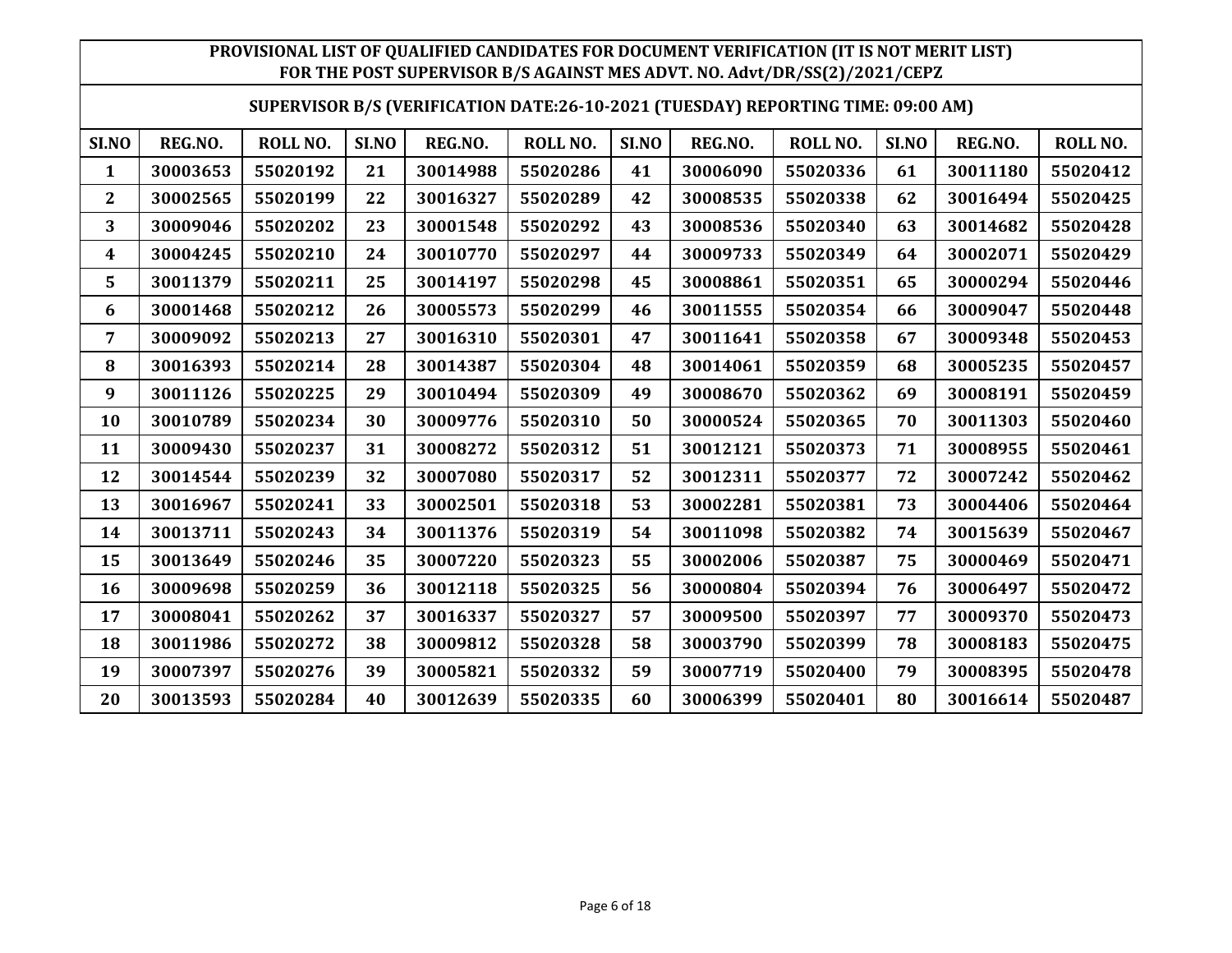|  | SUPERVISOR B/S (VERIFICATION DATE:27-10-2021 (WEDNESDAY) REPORTING TIME: 09:00 AM) |  |  |  |
|--|------------------------------------------------------------------------------------|--|--|--|
|--|------------------------------------------------------------------------------------|--|--|--|

| SI.NO | REG.NO.  | ROLL NO. | SI.NO | REG.NO.  | ROLL NO. | SI.NO | REG.NO.  | <b>ROLL NO.</b> | SI.NO | REG.NO.  | ROLL NO. |
|-------|----------|----------|-------|----------|----------|-------|----------|-----------------|-------|----------|----------|
| 1     | 30004618 | 55020491 | 21    | 30009331 | 55020583 | 41    | 30016771 | 55020705        | 61    | 30005330 | 22020058 |
| 2     | 30012059 | 55020498 | 22    | 30008202 | 55020585 | 42    | 30016128 | 55020739        | 62    | 30010273 | 22020066 |
| 3     | 30009752 | 55020500 | 23    | 30007542 | 55020593 | 43    | 30009883 | 22020001        | 63    | 30016795 | 22020071 |
| 4     | 30007635 | 55020505 | 24    | 30011701 | 55020594 | 44    | 30005919 | 22020004        | 64    | 30013404 | 22020072 |
| 5     | 30015794 | 55020509 | 25    | 30005664 | 55020612 | 45    | 30009287 | 22020007        | 65    | 30009406 | 22020073 |
| 6     | 30012303 | 55020510 | 26    | 30012346 | 55020615 | 46    | 30014201 | 22020011        | 66    | 30000619 | 22020076 |
| 7     | 30007784 | 55020511 | 27    | 30011167 | 55020618 | 47    | 30013893 | 22020013        | 67    | 30011466 | 22020078 |
| 8     | 30015375 | 55020513 | 28    | 30000247 | 55020627 | 48    | 30008174 | 22020014        | 68    | 30015416 | 22020086 |
| 9     | 30012932 | 55020518 | 29    | 30016070 | 55020630 | 49    | 30010609 | 22020016        | 69    | 30004379 | 22020089 |
| 10    | 30001415 | 55020525 | 30    | 30005812 | 55020631 | 50    | 30000107 | 22020018        | 70    | 30005965 | 22020090 |
| 11    | 30004518 | 55020528 | 31    | 30011413 | 55020636 | 51    | 30012951 | 22020026        | 71    | 30009261 | 22020098 |
| 12    | 30011739 | 55020530 | 32    | 30013313 | 55020639 | 52    | 30005038 | 22020027        | 72    | 30012587 | 22020100 |
| 13    | 30003990 | 55020531 | 33    | 30013747 | 55020656 | 53    | 30007478 | 22020029        | 73    | 30004703 | 22020101 |
| 14    | 30004714 | 55020532 | 34    | 30012328 | 55020663 | 54    | 30009594 | 22020030        | 74    | 30016432 | 22020112 |
| 15    | 30013439 | 55020534 | 35    | 30007347 | 55020674 | 55    | 30009045 | 22020036        | 75    | 30012508 | 22020116 |
| 16    | 30017032 | 55020538 | 36    | 30013384 | 55020678 | 56    | 30005707 | 22020040        | 76    | 30016560 | 22020123 |
| 17    | 30015682 | 55020539 | 37    | 30013410 | 55020685 | 57    | 30004981 | 22020042        | 77    | 30001706 | 22020126 |
| 18    | 30015454 | 55020541 | 38    | 30004590 | 55020689 | 58    | 30003238 | 22020045        | 78    | 30004381 | 22020133 |
| 19    | 30008787 | 55020571 | 39    | 30009483 | 55020691 | 59    | 30013120 | 22020046        | 79    | 30001727 | 22020139 |
| 20    | 30008764 | 55020581 | 40    | 30017201 | 55020699 | 60    | 30012523 | 22020055        | 80    | 30007098 | 22020143 |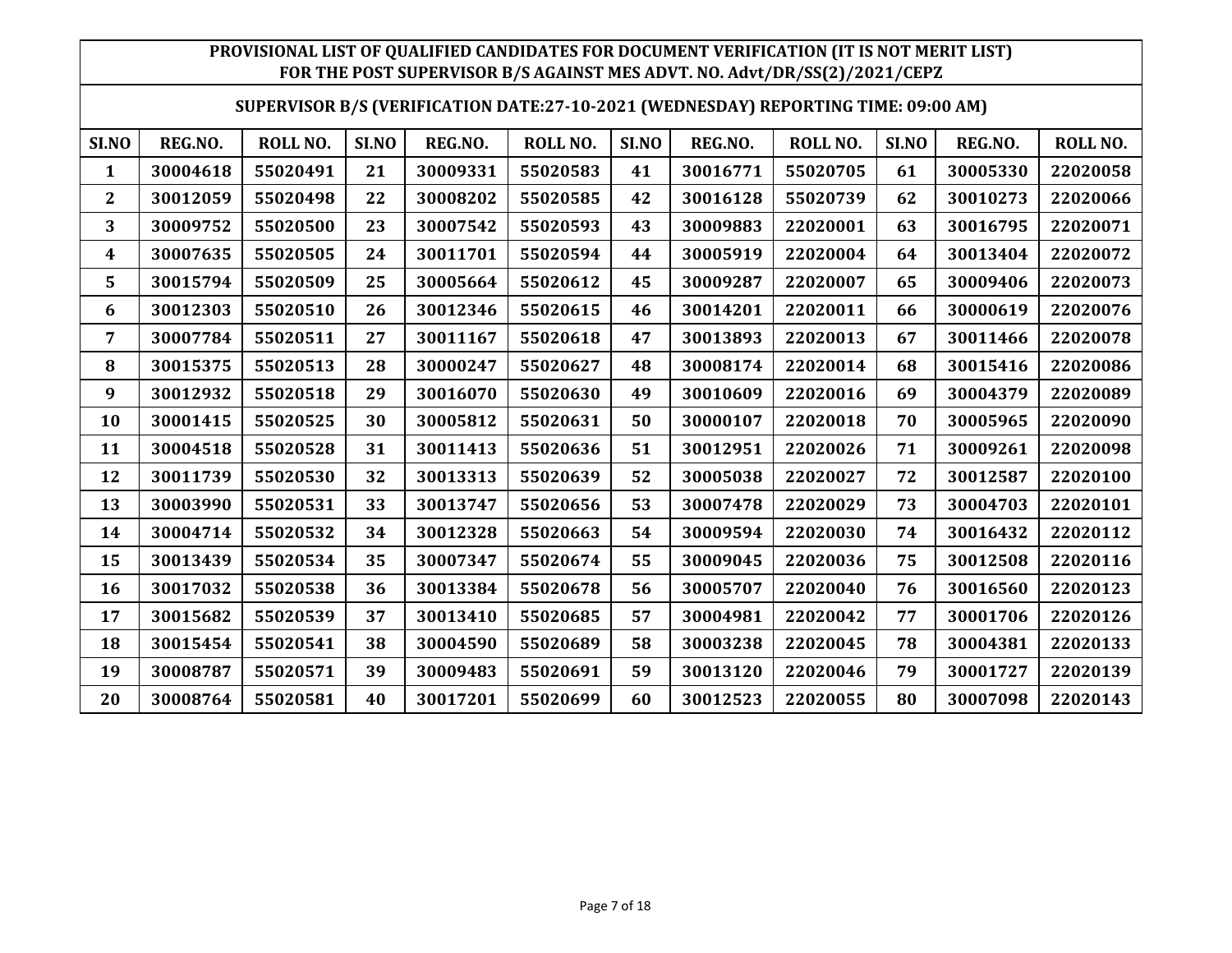#### **SUPERVISOR B/S (VERIFICATION DATE:28-10-2021 (THURSDAY) REPORTING TIME: 09:00 AM)**

| SI.NO          | REG.NO.  | ROLL NO. | SI.NO | REG.NO.  | ROLL NO. | SI.NO | REG.NO.  | <b>ROLL NO.</b> | SI.NO | REG.NO.  | ROLL NO. |
|----------------|----------|----------|-------|----------|----------|-------|----------|-----------------|-------|----------|----------|
| 1              | 30000422 | 22020146 | 21    | 30008799 | 22020217 | 41    | 30008042 | 22020312        | 61    | 30000678 | 22020391 |
| $\overline{2}$ | 30006558 | 22020147 | 22    | 30005302 | 22020223 | 42    | 30003351 | 22020315        | 62    | 30009397 | 22020392 |
| 3              | 30003037 | 22020149 | 23    | 30007067 | 22020233 | 43    | 30003535 | 22020316        | 63    | 30001086 | 22020393 |
| 4              | 30000115 | 22020154 | 24    | 30011503 | 22020238 | 44    | 30005504 | 22020319        | 64    | 30006813 | 22020394 |
| 5              | 30001452 | 22020155 | 25    | 30011396 | 22020241 | 45    | 30013347 | 22020321        | 65    | 30007230 | 22020397 |
| 6              | 30006255 | 22020157 | 26    | 30015555 | 22020242 | 46    | 30006685 | 22020325        | 66    | 30006794 | 22020400 |
| 7              | 30008501 | 22020161 | 27    | 30010419 | 22020246 | 47    | 30011402 | 22020328        | 67    | 30004100 | 22020404 |
| 8              | 30006194 | 22020164 | 28    | 30011585 | 22020250 | 48    | 30008230 | 22020331        | 68    | 30010508 | 22020405 |
| 9              | 30013558 | 22020172 | 29    | 30009655 | 22020253 | 49    | 30010708 | 22020335        | 69    | 30000523 | 22020406 |
| 10             | 30009867 | 22020174 | 30    | 30007039 | 22020278 | 50    | 30015914 | 22020339        | 70    | 30007324 | 22020410 |
| 11             | 30012888 | 22020182 | 31    | 30013286 | 22020279 | 51    | 30016008 | 22020341        | 71    | 30004641 | 22020415 |
| 12             | 30011309 | 22020186 | 32    | 30016332 | 22020283 | 52    | 30006128 | 22020343        | 72    | 30005627 | 22020418 |
| 13             | 30012948 | 22020187 | 33    | 30016789 | 22020286 | 53    | 30008132 | 22020346        | 73    | 30004128 | 22020424 |
| 14             | 30013226 | 22020189 | 34    | 30002323 | 22020287 | 54    | 30001103 | 22020355        | 74    | 30004687 | 22020425 |
| 15             | 30006620 | 22020190 | 35    | 30014786 | 22020295 | 55    | 30013241 | 22020360        | 75    | 30003474 | 22020427 |
| 16             | 30011128 | 22020191 | 36    | 30009389 | 22020298 | 56    | 30008078 | 22020367        | 76    | 30009161 | 22020428 |
| 17             | 30009780 | 22020194 | 37    | 30009191 | 22020299 | 57    | 30007545 | 22020370        | 77    | 30008136 | 22020429 |
| 18             | 30014946 | 22020202 | 38    | 30010022 | 22020300 | 58    | 30007181 | 22020375        | 78    | 30001797 | 22020432 |
| 19             | 30009525 | 22020204 | 39    | 30004700 | 22020307 | 59    | 30006858 | 22020380        | 79    | 30010149 | 22020445 |
| 20             | 30008371 | 22020215 | 40    | 30004712 | 22020308 | 60    | 30014690 | 22020389        | 80    | 30009190 | 22020446 |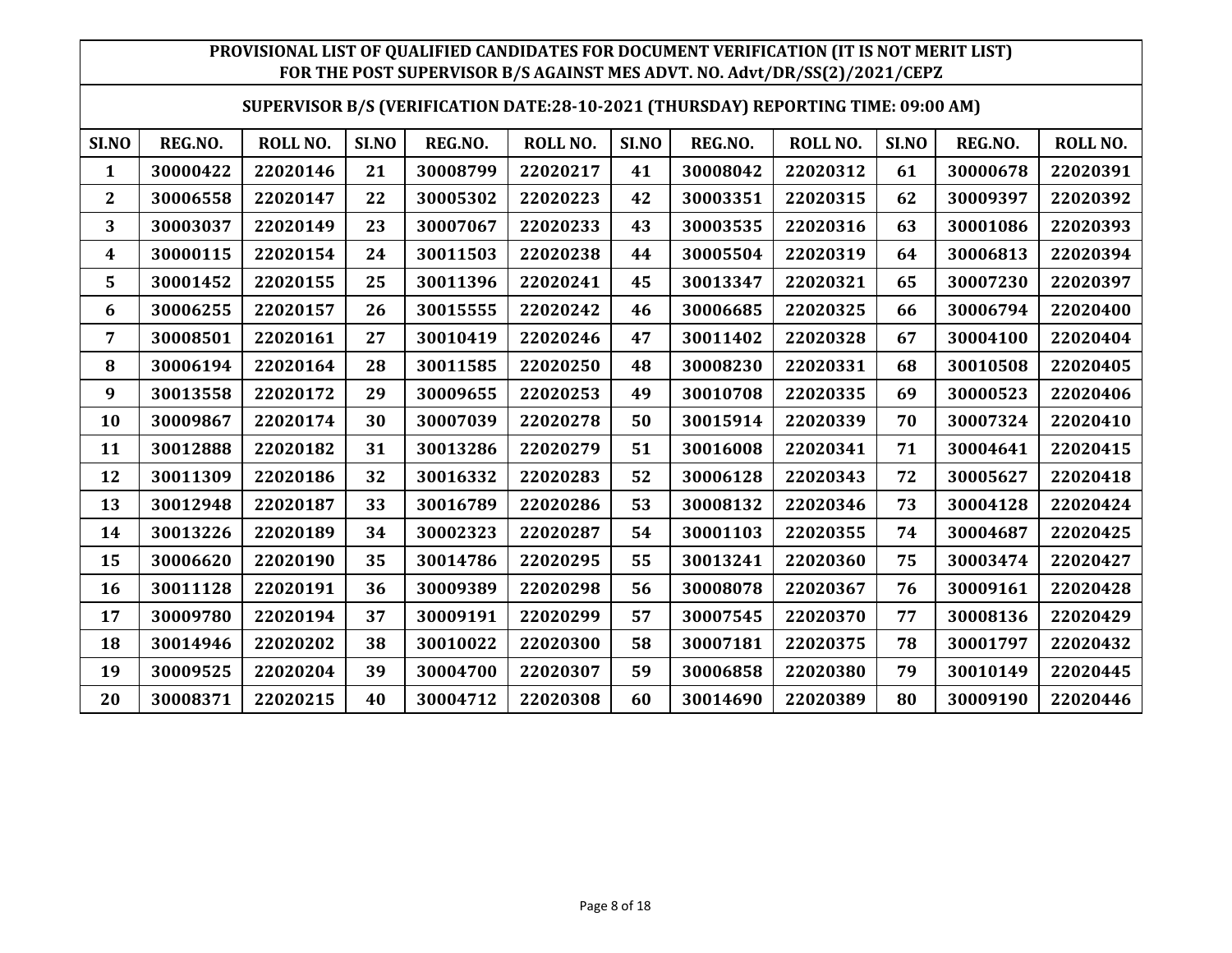|  |  | SUPERVISOR B/S (VERIFICATION DATE:29-10-2021 (FRIDAY) REPORTING TIME: 09:00 AM) |
|--|--|---------------------------------------------------------------------------------|
|--|--|---------------------------------------------------------------------------------|

| SI.NO        | REG.NO.  | ROLL NO. | SI.NO | REG.NO.  | ROLL NO. | SI.NO | REG.NO.  | ROLL NO. | SI.NO | REG.NO.  | ROLL NO. |
|--------------|----------|----------|-------|----------|----------|-------|----------|----------|-------|----------|----------|
| $\mathbf{1}$ | 30001865 | 22020453 | 21    | 30014595 | 22020551 | 41    | 30011473 | 22020664 | 61    | 30013023 | 22020753 |
| $\mathbf 2$  | 30012985 | 22020455 | 22    | 30002689 | 22020556 | 42    | 30015637 | 22020666 | 62    | 30009542 | 22020757 |
| 3            | 30005494 | 22020460 | 23    | 30008365 | 22020560 | 43    | 30007493 | 22020669 | 63    | 30009577 | 22020758 |
| 4            | 30013373 | 22020465 | 24    | 30010224 | 22020564 | 44    | 30007887 | 22020671 | 64    | 30016776 | 22020763 |
| 5            | 30013450 | 22020472 | 25    | 30008941 | 22020571 | 45    | 30000228 | 22020674 | 65    | 30002663 | 22020768 |
| 6            | 30016523 | 22020476 | 26    | 30003093 | 22020573 | 46    | 30004531 | 22020678 | 66    | 30015621 | 22020775 |
| 7            | 30005266 | 22020493 | 27    | 30005989 | 22020574 | 47    | 30011433 | 22020682 | 67    | 30001701 | 22020786 |
| 8            | 30008687 | 22020498 | 28    | 30007834 | 22020576 | 48    | 30006712 | 22020696 | 68    | 30009558 | 22020795 |
| 9            | 30015146 | 22020506 | 29    | 30012112 | 22020580 | 49    | 30006050 | 22020697 | 69    | 30000513 | 22020796 |
| 10           | 30008430 | 22020512 | 30    | 30008605 | 22020589 | 50    | 30008077 | 22020708 | 70    | 30015633 | 22020797 |
| 11           | 30001206 | 22020515 | 31    | 30008069 | 22020592 | 51    | 30005869 | 22020712 | 71    | 30000168 | 22020806 |
| 12           | 30003321 | 22020521 | 32    | 30006566 | 22020613 | 52    | 30009302 | 22020719 | 72    | 30011643 | 22020810 |
| 13           | 30016410 | 22020530 | 33    | 30013600 | 22020628 | 53    | 30002845 | 22020721 | 73    | 30008113 | 22020814 |
| 14           | 30008943 | 22020536 | 34    | 30010472 | 22020630 | 54    | 30003835 | 22020723 | 74    | 30015742 | 22020818 |
| 15           | 30010221 | 22020540 | 35    | 30008187 | 22020633 | 55    | 30000255 | 22020725 | 75    | 30012857 | 22020829 |
| 16           | 30011290 | 22020541 | 36    | 30008974 | 22020643 | 56    | 30015173 | 22020729 | 76    | 30012590 | 22020835 |
| 17           | 30013187 | 22020542 | 37    | 30008588 | 22020651 | 57    | 30015907 | 22020731 | 77    | 30010521 | 22020838 |
| 18           | 30010004 | 22020543 | 38    | 30011615 | 22020652 | 58    | 30004967 | 22020733 | 78    | 30005848 | 22020842 |
| 19           | 30013919 | 22020548 | 39    | 30011973 | 22020655 | 59    | 30008871 | 22020736 | 79    | 30009281 | 22020854 |
| 20           | 30011391 | 22020549 | 40    | 30004380 | 22020660 | 60    | 30010507 | 22020749 | 80    | 30003695 | 22020855 |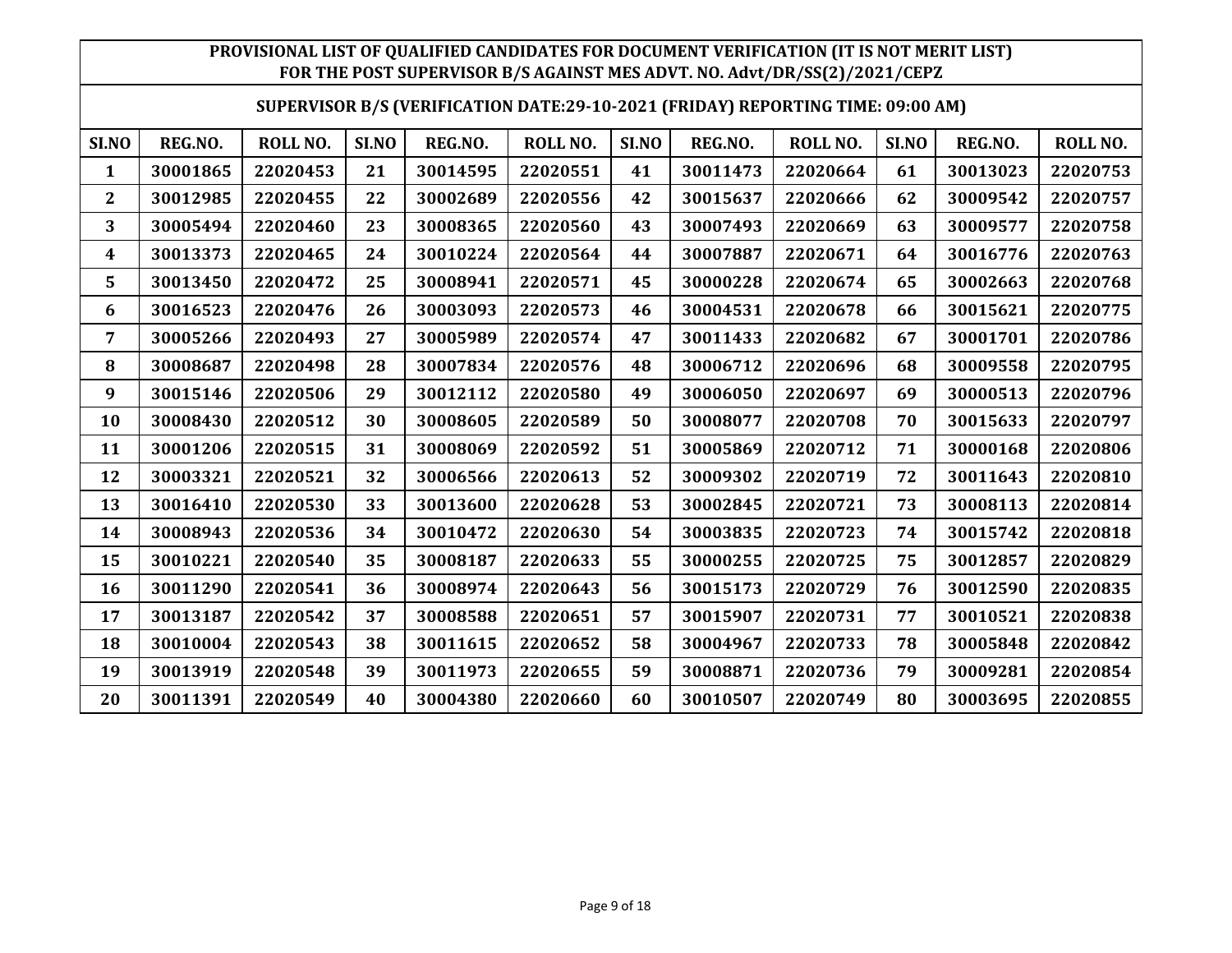#### **SUPERVISOR B/S (VERIFICATION DATE:30-10-2021 (SATURDAY) REPORTING TIME: 09:00 AM)**

| SI.NO          | REG.NO.  | ROLL NO. | SI.NO | REG.NO.  | ROLL NO. | SI.NO | REG.NO.  | ROLL NO. | SI.NO | REG.NO.  | ROLL NO. |
|----------------|----------|----------|-------|----------|----------|-------|----------|----------|-------|----------|----------|
| 1              | 30008653 | 22020857 | 21    | 30009181 | 66020015 | 41    | 30008079 | 66020055 | 61    | 30012487 | 66020140 |
| $\overline{2}$ | 30017064 | 22020863 | 22    | 30005721 | 66020017 | 42    | 30007104 | 66020056 | 62    | 30007802 | 66020145 |
| 3              | 30015865 | 22020876 | 23    | 30003169 | 66020019 | 43    | 30005663 | 66020059 | 63    | 30001918 | 66020147 |
| 4              | 30000401 | 22020882 | 24    | 30003153 | 66020020 | 44    | 30013722 | 66020066 | 64    | 30009450 | 66020150 |
| 5              | 30016462 | 22020904 | 25    | 30004312 | 66020026 | 45    | 30009726 | 66020070 | 65    | 30004123 | 66020159 |
| 6              | 30002464 | 22020907 | 26    | 30002606 | 66020028 | 46    | 30009215 | 66020074 | 66    | 30005775 | 66020163 |
| 7              | 30016144 | 22020908 | 27    | 30008451 | 66020029 | 47    | 30008734 | 66020075 | 67    | 30014380 | 66020167 |
| 8              | 30000441 | 22020913 | 28    | 30002273 | 66020030 | 48    | 30009866 | 66020078 | 68    | 30004999 | 66020169 |
| 9              | 30013799 | 22020915 | 29    | 30002378 | 66020032 | 49    | 30016707 | 66020091 | 69    | 30005815 | 66020172 |
| 10             | 30007456 | 22020919 | 30    | 30012502 | 66020033 | 50    | 30012404 | 66020098 | 70    | 30003703 | 66020176 |
| 11             | 30006592 | 22020923 | 31    | 30011474 | 66020034 | 51    | 30015734 | 66020108 | 71    | 30005083 | 66020183 |
| 12             | 30008742 | 22020937 | 32    | 30014072 | 66020035 | 52    | 30010018 | 66020114 | 72    | 30005441 | 66020186 |
| 13             | 30004583 | 22020942 | 33    | 30009283 | 66020036 | 53    | 30011331 | 66020116 | 73    | 30005422 | 66020193 |
| 14             | 30008657 | 22020949 | 34    | 30013363 | 66020038 | 54    | 30000502 | 66020117 | 74    | 30005598 | 66020194 |
| 15             | 30002176 | 66020002 | 35    | 30010447 | 66020041 | 55    | 30004517 | 66020118 | 75    | 30001806 | 66020206 |
| 16             | 30006225 | 66020003 | 36    | 30003152 | 66020042 | 56    | 30015515 | 66020125 | 76    | 30003704 | 66020215 |
| 17             | 30013045 | 66020004 | 37    | 30017019 | 66020044 | 57    | 30005887 | 66020128 | 77    | 30007941 | 66020223 |
| 18             | 30012760 | 66020005 | 38    | 30013901 | 66020046 | 58    | 30016880 | 66020131 | 78    | 30005840 | 66020226 |
| 19             | 30004446 | 66020009 | 39    | 30011160 | 66020049 | 59    | 30004383 | 66020135 | 79    | 30005342 | 66020228 |
| 20             | 30017047 | 66020012 | 40    | 30010438 | 66020053 | 60    | 30004896 | 66020139 | 80    | 30015320 | 66020230 |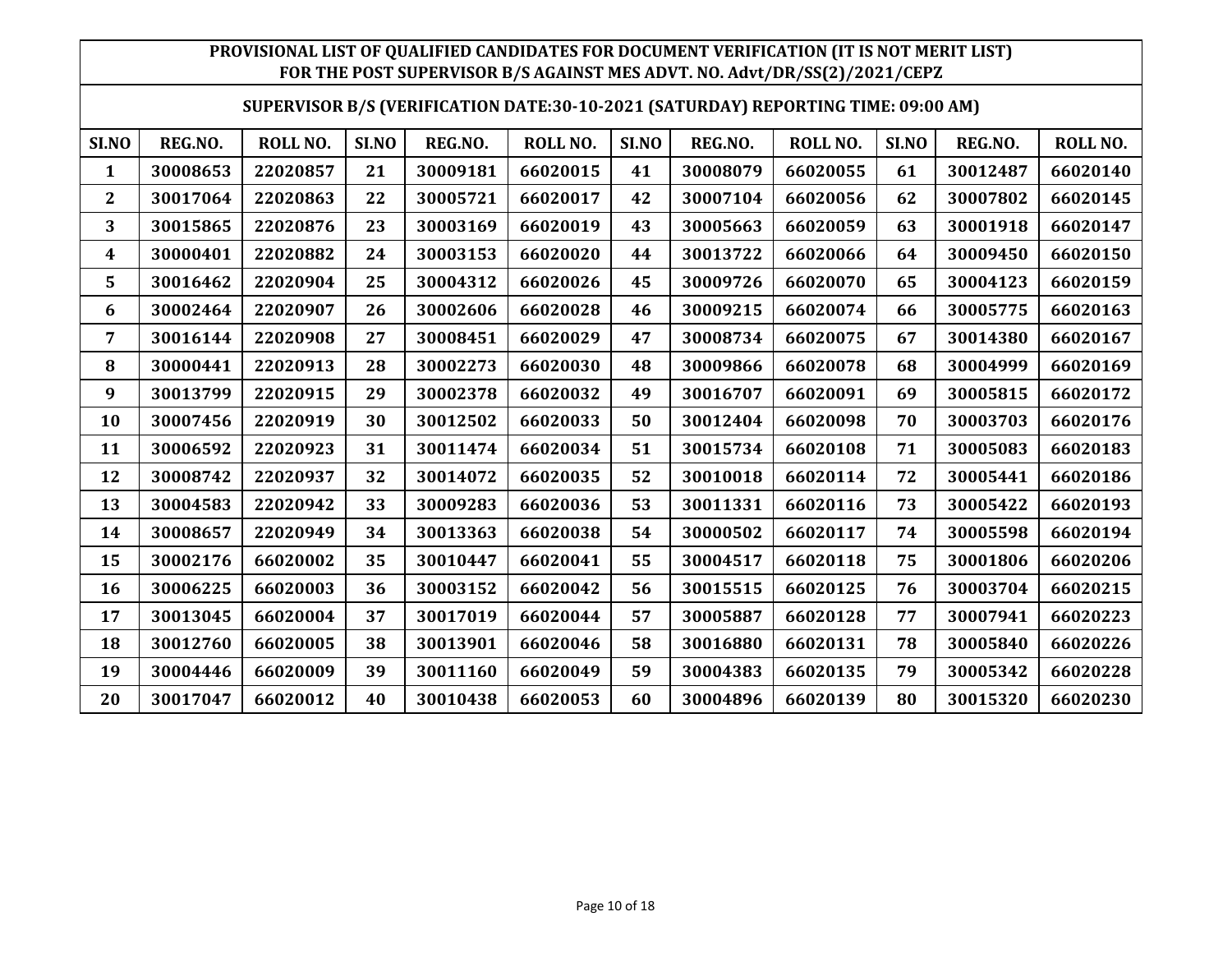#### **SUPERVISOR B/S (VERIFICATION DATE:01-11-2021 (MONDAY) REPORTING TIME: 09:00 AM)**

| SI.NO          | REG.NO.  | ROLL NO. | SI.NO | REG.NO.  | ROLL NO. | SI.NO | REG.NO.  | <b>ROLL NO.</b> | SI.NO | REG.NO.  | ROLL NO. |
|----------------|----------|----------|-------|----------|----------|-------|----------|-----------------|-------|----------|----------|
| 1              | 30013730 | 66020231 | 21    | 30011065 | 66020290 | 41    | 30000284 | 66020331        | 61    | 30002253 | 66020392 |
| $\overline{2}$ | 30015859 | 66020233 | 22    | 30000538 | 66020292 | 42    | 30002542 | 66020332        | 62    | 30003811 | 66020396 |
| 3              | 30016199 | 66020235 | 23    | 30007288 | 66020293 | 43    | 30012299 | 66020335        | 63    | 30000492 | 66020401 |
| 4              | 30000561 | 66020236 | 24    | 30008236 | 66020296 | 44    | 30007788 | 66020336        | 64    | 30013271 | 66020402 |
| 5              | 30009793 | 66020237 | 25    | 30010667 | 66020298 | 45    | 30013182 | 66020339        | 65    | 30016897 | 66020407 |
| 6              | 30013203 | 66020239 | 26    | 30008100 | 66020299 | 46    | 30014283 | 66020341        | 66    | 30011666 | 66020410 |
| 7              | 30011192 | 66020241 | 27    | 30007199 | 66020300 | 47    | 30016694 | 66020343        | 67    | 30016024 | 66020414 |
| 8              | 30006673 | 66020242 | 28    | 30001024 | 66020301 | 48    | 30013614 | 66020346        | 68    | 30009769 | 66020421 |
| 9              | 30000900 | 66020247 | 29    | 30009264 | 66020305 | 49    | 30005994 | 66020354        | 69    | 30016450 | 66020424 |
| 10             | 30005030 | 66020253 | 30    | 30009227 | 66020306 | 50    | 30005356 | 66020360        | 70    | 30014524 | 66020435 |
| 11             | 30010881 | 66020255 | 31    | 30007638 | 66020309 | 51    | 30006613 | 66020361        | 71    | 30016464 | 66020436 |
| 12             | 30013719 | 66020256 | 32    | 30001190 | 66020311 | 52    | 30006751 | 66020364        | 72    | 30013188 | 66020438 |
| 13             | 30007233 | 66020264 | 33    | 30001771 | 66020313 | 53    | 30013866 | 66020366        | 73    | 30010630 | 66020441 |
| 14             | 30016329 | 66020266 | 34    | 30006646 | 66020314 | 54    | 30014837 | 66020367        | 74    | 30003105 | 66020444 |
| 15             | 30010580 | 66020267 | 35    | 30009602 | 66020315 | 55    | 30012126 | 66020368        | 75    | 30014299 | 66020445 |
| 16             | 30017012 | 66020268 | 36    | 30013552 | 66020316 | 56    | 30007403 | 66020370        | 76    | 30001606 | 66020450 |
| 17             | 30011705 | 66020269 | 37    | 30011115 | 66020318 | 57    | 30008896 | 66020371        | 77    | 30010177 | 66020453 |
| 18             | 30009995 | 66020283 | 38    | 30002737 | 66020320 | 58    | 30015392 | 66020382        | 78    | 30006286 | 66020456 |
| 19             | 30016533 | 66020287 | 39    | 30005651 | 66020323 | 59    | 30001659 | 66020383        | 79    | 30000920 | 66020460 |
| 20             | 30010900 | 66020289 | 40    | 30001585 | 66020329 | 60    | 30009247 | 66020385        | 80    | 30012107 | 66020464 |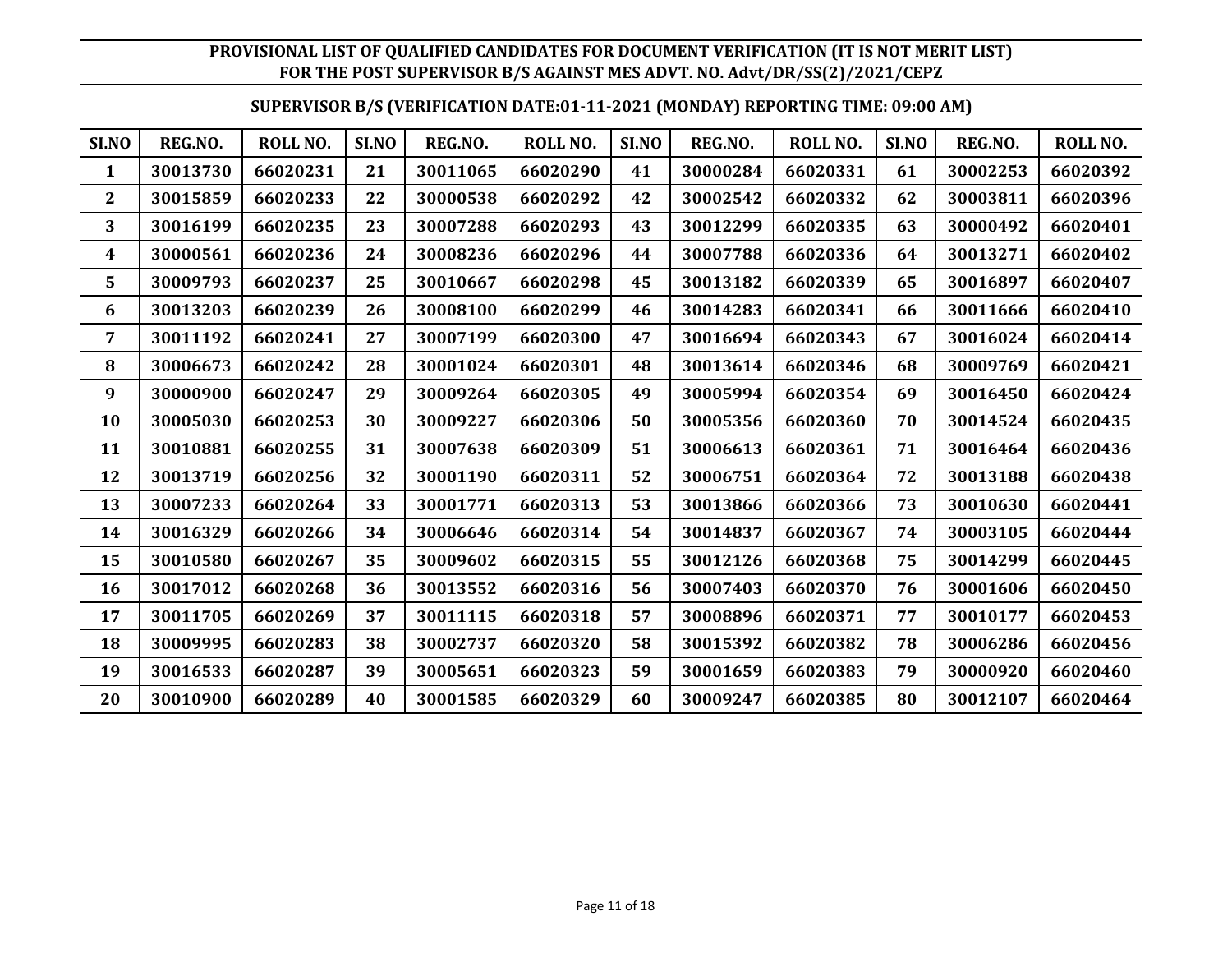#### **SUPERVISOR B/S (VERIFICATION DATE:02-11-2021 (TUESDAY) REPORTING TIME: 09:00 AM)**

| SI.NO          | REG.NO.  | ROLL NO. | SI.NO | REG.NO.  | ROLL NO. | SI.NO | REG.NO.  | <b>ROLL NO.</b> | SI.NO | REG.NO.  | ROLL NO. |
|----------------|----------|----------|-------|----------|----------|-------|----------|-----------------|-------|----------|----------|
| 1              | 30002962 | 66020467 | 21    | 30004196 | 66020553 | 41    | 30010034 | 66020636        | 61    | 30000332 | 66020707 |
| $\overline{2}$ | 30011697 | 66020468 | 22    | 30009791 | 66020558 | 42    | 30005283 | 66020639        | 62    | 30012949 | 66020718 |
| 3              | 30002476 | 66020480 | 23    | 30008632 | 66020567 | 43    | 30008177 | 66020641        | 63    | 30002404 | 66020721 |
| 4              | 30016056 | 66020487 | 24    | 30012797 | 66020576 | 44    | 30015356 | 66020643        | 64    | 30014842 | 66020726 |
| 5              | 30001535 | 66020492 | 25    | 30016889 | 66020577 | 45    | 30010661 | 66020644        | 65    | 30007239 | 66020732 |
| 6              | 30008938 | 66020493 | 26    | 30005585 | 66020590 | 46    | 30004332 | 66020646        | 66    | 30013589 | 66020733 |
| 7              | 30006902 | 66020499 | 27    | 30015034 | 66020591 | 47    | 30013916 | 66020653        | 67    | 30001980 | 66020742 |
| 8              | 30010809 | 66020501 | 28    | 30000179 | 66020596 | 48    | 30013114 | 66020660        | 68    | 30013129 | 66020743 |
| 9              | 30002134 | 66020506 | 29    | 30004466 | 66020597 | 49    | 30014967 | 66020662        | 69    | 30006521 | 66020752 |
| 10             | 30016445 | 66020521 | 30    | 30001471 | 66020603 | 50    | 30010063 | 66020668        | 70    | 30011091 | 66020760 |
| 11             | 30015165 | 66020524 | 31    | 30005571 | 66020605 | 51    | 30001778 | 66020669        | 71    | 30010359 | 66020763 |
| 12             | 30005058 | 66020528 | 32    | 30006486 | 66020607 | 52    | 30006119 | 66020675        | 72    | 30003622 | 66020766 |
| 13             | 30011371 | 66020530 | 33    | 30002220 | 66020619 | 53    | 30002799 | 66020676        | 73    | 30016974 | 66020775 |
| 14             | 30003418 | 66020531 | 34    | 30009872 | 66020620 | 54    | 30007908 | 66020678        | 74    | 30003647 | 66020787 |
| 15             | 30009964 | 66020534 | 35    | 30009200 | 66020622 | 55    | 30002017 | 66020682        | 75    | 30008876 | 66020793 |
| 16             | 30012407 | 66020538 | 36    | 30003721 | 66020625 | 56    | 30000478 | 66020683        | 76    | 30015987 | 66020799 |
| 17             | 30001612 | 66020539 | 37    | 30016096 | 66020628 | 57    | 30003654 | 66020690        | 77    | 30001836 | 66020802 |
| 18             | 30000631 | 66020545 | 38    | 30013838 | 66020629 | 58    | 30010205 | 66020693        | 78    | 30011706 | 66020838 |
| 19             | 30009318 | 66020548 | 39    | 30008220 | 66020631 | 59    | 30012773 | 66020697        | 79    | 30003634 | 66020853 |
| 20             | 30012247 | 66020552 | 40    | 30013382 | 66020634 | 60    | 30013212 | 66020701        | 80    | 30016820 | 66020859 |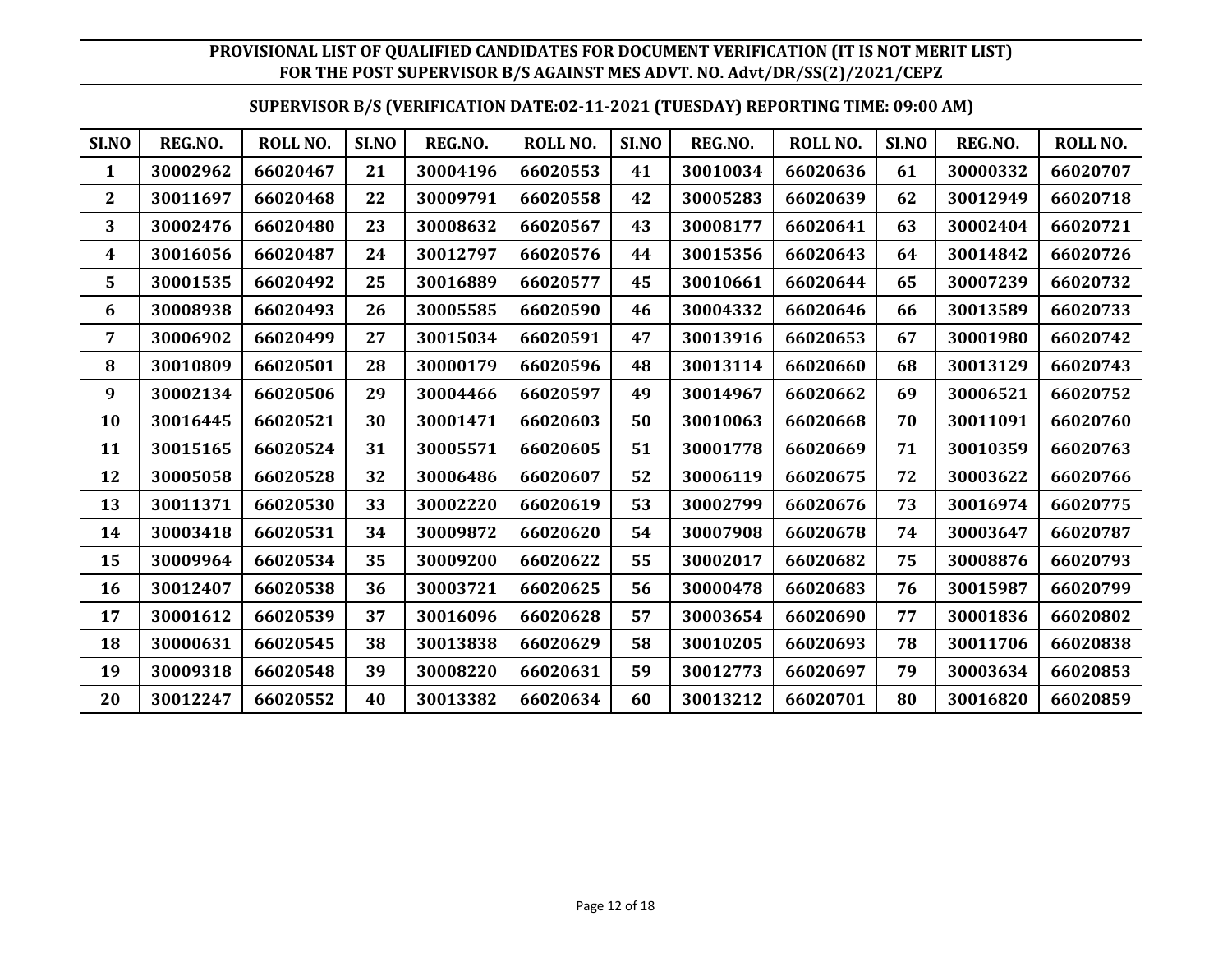#### **SUPERVISOR B/S (VERIFICATION DATE:06-11-2021 (SATURDAY) REPORTING TIME: 09:00 AM)**

| SI.NO        | REG.NO.  | ROLL NO. | SI.NO | REG.NO.  | ROLL NO. | SI.NO | REG.NO.  | <b>ROLL NO.</b> | SI.NO | REG.NO.  | ROLL NO. |
|--------------|----------|----------|-------|----------|----------|-------|----------|-----------------|-------|----------|----------|
| $\mathbf{1}$ | 30015468 | 66020860 | 21    | 30013054 | 66020969 | 41    | 30010283 | 77020011        | 61    | 30013835 | 77020070 |
| $\mathbf{2}$ | 30016345 | 66020864 | 22    | 30003876 | 66020970 | 42    | 30012156 | 77020015        | 62    | 30011519 | 77020074 |
| 3            | 30007138 | 66020872 | 23    | 30005694 | 66020976 | 43    | 30006337 | 77020017        | 63    | 30002010 | 77020080 |
| 4            | 30014971 | 66020878 | 24    | 30002508 | 66020986 | 44    | 30012395 | 77020023        | 64    | 30006086 | 77020100 |
| 5            | 30008348 | 66020885 | 25    | 30013339 | 66021001 | 45    | 30002793 | 77020024        | 65    | 30007484 | 77020102 |
| 6            | 30009408 | 66020891 | 26    | 30007523 | 66021003 | 46    | 30005151 | 77020027        | 66    | 30002031 | 77020115 |
| 7            | 30015301 | 66020900 | 27    | 30008056 | 66021011 | 47    | 30013660 | 77020028        | 67    | 30003648 | 77020117 |
| 8            | 30015572 | 66020904 | 28    | 30016160 | 66021024 | 48    | 30015896 | 77020034        | 68    | 30004645 | 77020131 |
| 9            | 30011011 | 66020906 | 29    | 30009212 | 66021027 | 49    | 30014265 | 77020037        | 69    | 30001069 | 77020132 |
| 10           | 30006793 | 66020907 | 30    | 30011652 | 66021040 | 50    | 30007047 | 77020044        | 70    | 30014820 | 77020136 |
| 11           | 30007211 | 66020911 | 31    | 30005248 | 66021043 | 51    | 30008185 | 77020045        | 71    | 30009695 | 77020137 |
| 12           | 30005293 | 66020922 | 32    | 30012633 | 66021045 | 52    | 30005830 | 77020050        | 72    | 30009710 | 77020139 |
| 13           | 30005519 | 66020923 | 33    | 30010744 | 66021051 | 53    | 30003144 | 77020051        | 73    | 30011524 | 77020140 |
| 14           | 30009583 | 66020932 | 34    | 30012491 | 66021054 | 54    | 30005702 | 77020052        | 74    | 30006300 | 77020142 |
| 15           | 30017072 | 66020936 | 35    | 30016107 | 66021059 | 55    | 30005814 | 77020054        | 75    | 30016593 | 77020145 |
| 16           | 30006155 | 66020939 | 36    | 30006811 | 66021061 | 56    | 30011263 | 77020058        | 76    | 30013506 | 77020149 |
| 17           | 30014789 | 66020945 | 37    | 30007452 | 66021066 | 57    | 30009118 | 77020059        | 77    | 30006799 | 77020150 |
| 18           | 30016837 | 66020954 | 38    | 30004194 | 77020005 | 58    | 30011568 | 77020064        | 78    | 30005413 | 77020164 |
| 19           | 30000313 | 66020958 | 39    | 30004039 | 77020007 | 59    | 30011140 | 77020065        | 79    | 30005801 | 77020168 |
| 20           | 30001525 | 66020960 | 40    | 30003657 | 77020009 | 60    | 30009074 | 77020069        | 80    | 30017029 | 77020169 |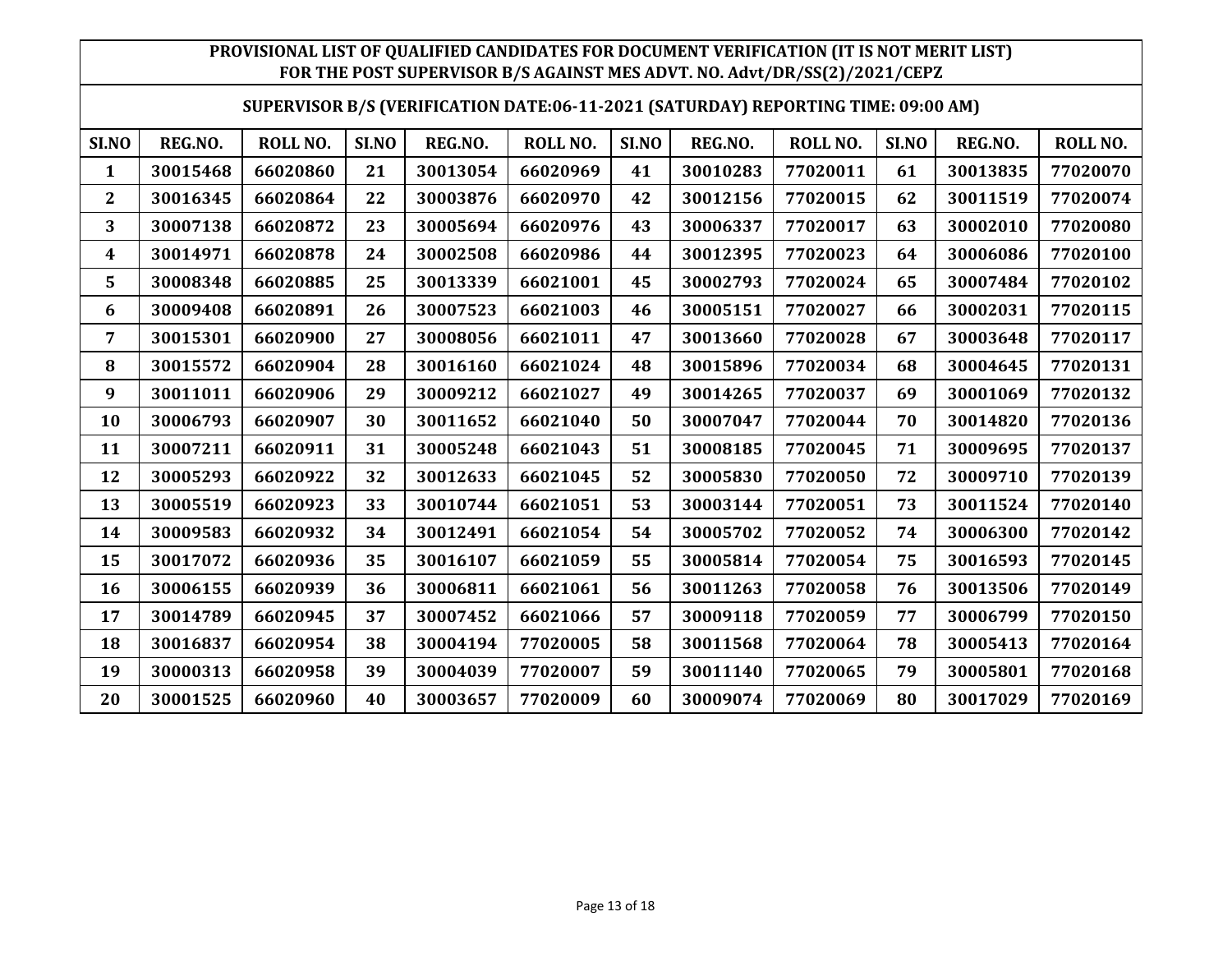#### **SUPERVISOR B/S (VERIFICATION DATE:08-11-2021 (MONDAY) REPORTING TIME: 09:00 AM)**

| SI.NO          | REG.NO.  | ROLL NO. | SI.NO | REG.NO.  | ROLL NO. | SI.NO | REG.NO.  | <b>ROLL NO.</b> | SI.NO | REG.NO.  | ROLL NO. |
|----------------|----------|----------|-------|----------|----------|-------|----------|-----------------|-------|----------|----------|
| 1              | 30001676 | 77020173 | 21    | 30001091 | 77020286 | 41    | 30009026 | 44020033        | 61    | 30014925 | 44020084 |
| $\overline{2}$ | 30011189 | 77020182 | 22    | 30015524 | 77020292 | 42    | 30007381 | 44020034        | 62    | 30016649 | 44020088 |
| 3              | 30011894 | 77020185 | 23    | 30015020 | 77020304 | 43    | 30006371 | 44020036        | 63    | 30016334 | 44020090 |
| 4              | 30005198 | 77020188 | 24    | 30000717 | 77020305 | 44    | 30011007 | 44020038        | 64    | 30010769 | 44020095 |
| 5              | 30001795 | 77020191 | 25    | 30001954 | 77020308 | 45    | 30013356 | 44020040        | 65    | 30006746 | 44020101 |
| 6              | 30007517 | 77020199 | 26    | 30011772 | 77020316 | 46    | 30016535 | 44020043        | 66    | 30008817 | 44020102 |
| 7              | 30015395 | 77020202 | 27    | 30004872 | 77020333 | 47    | 30012717 | 44020050        | 67    | 30004192 | 44020105 |
| 8              | 30006411 | 77020203 | 28    | 30014900 | 77020338 | 48    | 30004969 | 44020052        | 68    | 30016278 | 44020106 |
| 9              | 30000780 | 77020204 | 29    | 30005087 | 77020352 | 49    | 30007385 | 44020053        | 69    | 30009423 | 44020107 |
| 10             | 30008654 | 77020205 | 30    | 30006698 | 77020357 | 50    | 30016722 | 44020056        | 70    | 30009589 | 44020108 |
| 11             | 30002077 | 77020212 | 31    | 30007822 | 77020360 | 51    | 30012588 | 44020069        | 71    | 30001679 | 44020111 |
| 12             | 30015192 | 77020228 | 32    | 30004622 | 77020365 | 52    | 30016756 | 44020071        | 72    | 30010312 | 44020115 |
| 13             | 30008118 | 77020229 | 33    | 30003699 | 44020001 | 53    | 30015927 | 44020072        | 73    | 30016106 | 44020116 |
| 14             | 30003726 | 77020237 | 34    | 30002842 | 44020011 | 54    | 30004921 | 44020073        | 74    | 30009523 | 44020117 |
| 15             | 30011727 | 77020249 | 35    | 30012185 | 44020012 | 55    | 30001089 | 44020074        | 75    | 30010466 | 44020118 |
| 16             | 30012036 | 77020252 | 36    | 30001782 | 44020014 | 56    | 30008676 | 44020075        | 76    | 30013766 | 44020121 |
| 17             | 30012808 | 77020257 | 37    | 30005223 | 44020021 | 57    | 30001886 | 44020078        | 77    | 30001720 | 44020124 |
| 18             | 30015442 | 77020258 | 38    | 30002268 | 44020028 | 58    | 30000289 | 44020079        | 78    | 30016782 | 44020130 |
| 19             | 30000383 | 77020268 | 39    | 30013554 | 44020029 | 59    | 30011602 | 44020081        | 79    | 30016673 | 44020131 |
| 20             | 30007909 | 77020284 | 40    | 30015564 | 44020031 | 60    | 30009222 | 44020083        | 80    | 30016855 | 44020136 |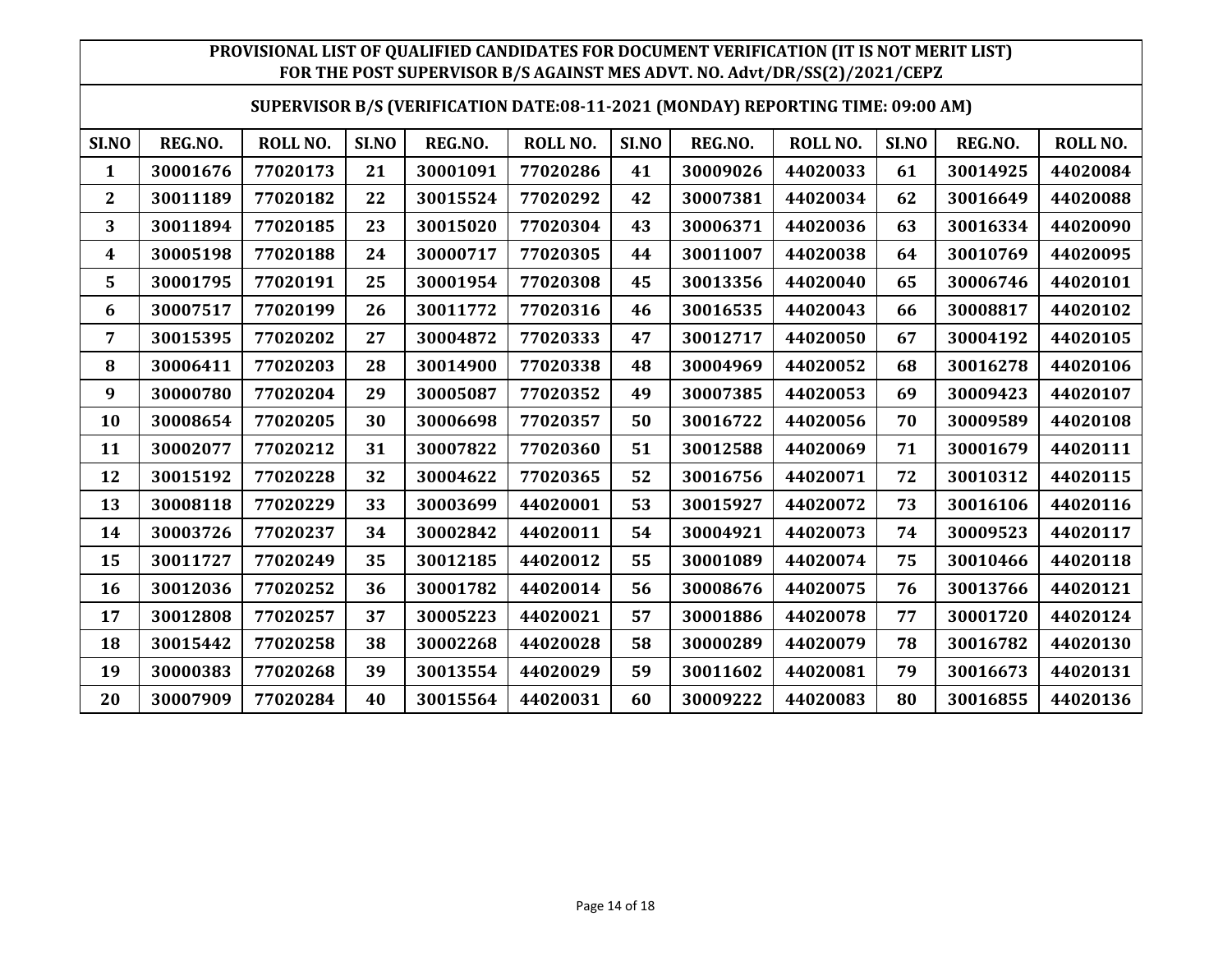#### **SUPERVISOR B/S (VERIFICATION DATE:09-11-2021 (TUESDAY) REPORTING TIME: 09:00 AM)**

| SI.NO          | REG.NO.  | ROLL NO. | SI.NO | REG.NO.  | <b>ROLL NO.</b> | SI.NO | REG.NO.  | <b>ROLL NO.</b> | SI.NO | REG.NO.  | ROLL NO. |
|----------------|----------|----------|-------|----------|-----------------|-------|----------|-----------------|-------|----------|----------|
| 1              | 30016792 | 44020138 | 21    | 30016732 | 44020191        | 41    | 30002523 | 44020245        | 61    | 30016439 | 44020318 |
| $\overline{2}$ | 30009717 | 44020144 | 22    | 30011246 | 44020192        | 42    | 30011476 | 44020247        | 62    | 30009256 | 44020326 |
| 3              | 30013453 | 44020145 | 23    | 30009344 | 44020193        | 43    | 30011508 | 44020251        | 63    | 30003875 | 44020327 |
| 4              | 30011208 | 44020147 | 24    | 30015610 | 44020194        | 44    | 30009268 | 44020255        | 64    | 30005014 | 44020338 |
| 5              | 30008985 | 44020148 | 25    | 30013824 | 44020195        | 45    | 30009927 | 44020264        | 65    | 30016763 | 44020340 |
| 6              | 30015003 | 44020150 | 26    | 30007477 | 44020199        | 46    | 30014553 | 44020268        | 66    | 30009289 | 44020342 |
| 7              | 30010696 | 44020160 | 27    | 30016890 | 44020200        | 47    | 30015277 | 44020270        | 67    | 30004411 | 44020345 |
| 8              | 30011223 | 44020161 | 28    | 30008112 | 44020207        | 48    | 30012446 | 44020274        | 68    | 30011594 | 44020348 |
| 9              | 30010033 | 44020162 | 29    | 30002007 | 44020210        | 49    | 30016638 | 44020275        | 69    | 30002862 | 44020351 |
| 10             | 30013707 | 44020163 | 30    | 30009653 | 44020212        | 50    | 30015221 | 44020278        | 70    | 30016356 | 44020353 |
| 11             | 30016758 | 44020170 | 31    | 30011572 | 44020214        | 51    | 30001627 | 44020281        | 71    | 30010425 | 44020354 |
| 12             | 30009189 | 44020172 | 32    | 30016187 | 44020217        | 52    | 30014654 | 44020288        | 72    | 30008677 | 44020355 |
| 13             | 30009458 | 44020174 | 33    | 30000662 | 44020228        | 53    | 30004824 | 44020291        | 73    | 30009576 | 44020356 |
| 14             | 30009248 | 44020175 | 34    | 30007405 | 44020229        | 54    | 30004450 | 44020297        | 74    | 30016911 | 44020359 |
| 15             | 30016735 | 44020176 | 35    | 30008252 | 44020231        | 55    | 30006454 | 44020301        | 75    | 30008508 | 44020368 |
| 16             | 30011317 | 44020181 | 36    | 30012707 | 44020232        | 56    | 30010816 | 44020305        | 76    | 30007994 | 44020372 |
| 17             | 30012368 | 44020182 | 37    | 30012667 | 44020234        | 57    | 30014785 | 44020309        | 77    | 30008833 | 44020380 |
| 18             | 30009233 | 44020183 | 38    | 30003804 | 44020238        | 58    | 30009516 | 44020310        | 78    | 30003890 | 44020381 |
| 19             | 30016998 | 44020185 | 39    | 30016688 | 44020242        | 59    | 30010284 | 44020311        | 79    | 30008521 | 44020384 |
| 20             | 30003478 | 44020187 | 40    | 30014571 | 44020244        | 60    | 30009119 | 44020315        | 80    | 30004726 | 44020386 |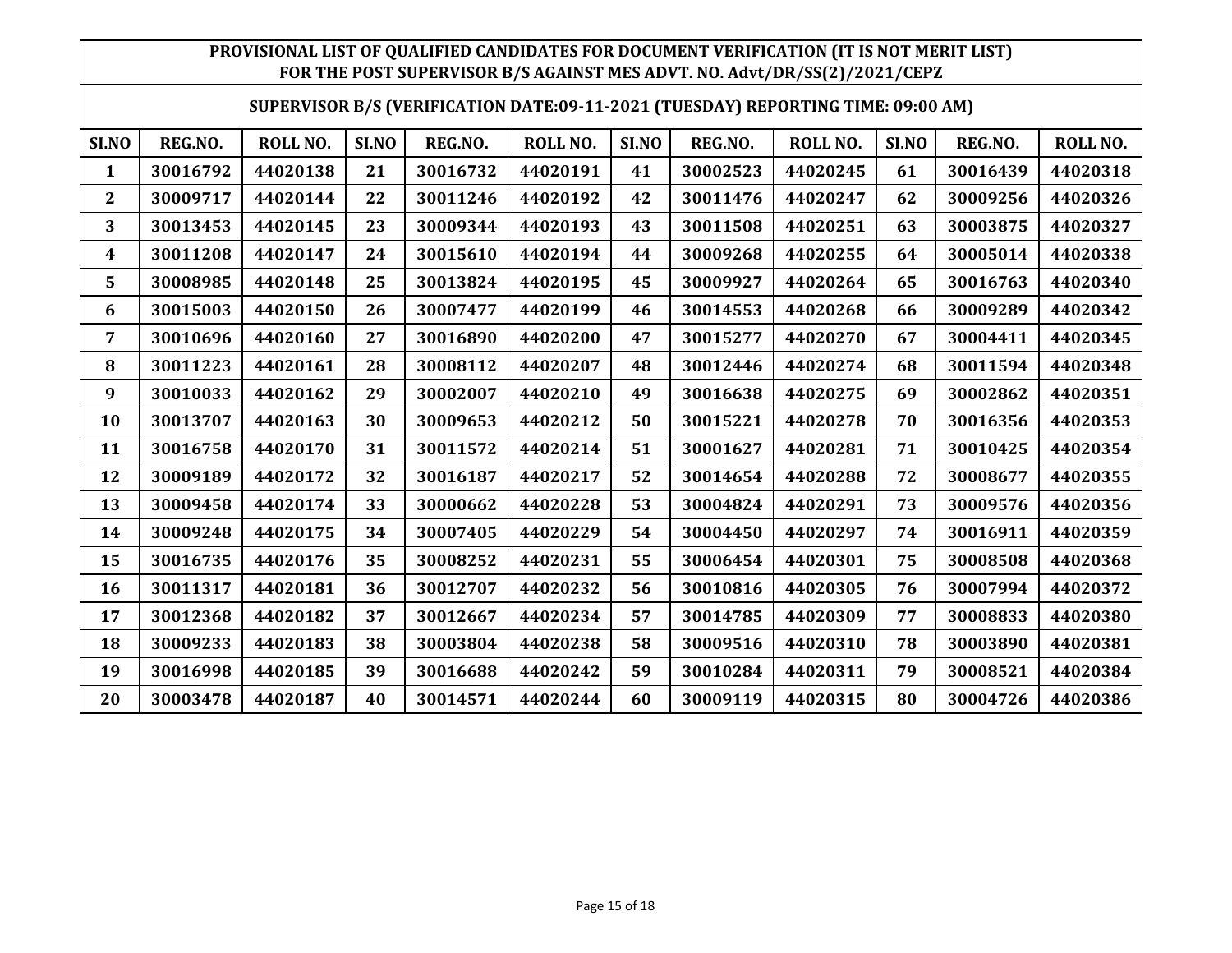#### **SUPERVISOR B/S (VERIFICATION DATE:10-11-2021 (WEDNESDAY) REPORTING TIME: 09:00 AM)**

| SI.NO                   | REG.NO.  | ROLL NO. | SI.NO | REG.NO.  | ROLL NO. | SI.NO | REG.NO.  | <b>ROLL NO.</b> | SI.NO | REG.NO.  | ROLL NO. |
|-------------------------|----------|----------|-------|----------|----------|-------|----------|-----------------|-------|----------|----------|
| 1                       | 30011001 | 44020389 | 21    | 30004765 | 88020057 | 41    | 30008438 | 11020038        | 61    | 30001119 | 33020009 |
| $\overline{\mathbf{2}}$ | 30008580 | 44020396 | 22    | 30001605 | 88020058 | 42    | 30002991 | 11020044        | 62    | 30002497 | 33020017 |
| 3                       | 30009062 | 44020397 | 23    | 30013728 | 88020068 | 43    | 30011580 | 11020045        | 63    | 30017043 | 33020018 |
| 4                       | 30004436 | 44020403 | 24    | 30010386 | 88020070 | 44    | 30010641 | 11020047        | 64    | 30008668 | 33020025 |
| 5                       | 30016156 | 44020404 | 25    | 30006903 | 88020075 | 45    | 30008692 | 11020050        | 65    | 30001529 | 33020026 |
| 6                       | 30009596 | 44020405 | 26    | 30010421 | 88020076 | 46    | 30006096 | 11020051        | 66    | 30007257 | 33020027 |
| 7                       | 30009073 | 44020411 | 27    | 30007617 | 88020084 | 47    | 30009095 | 11020055        | 67    | 30013932 | 33020045 |
| 8                       | 30005521 | 44020418 | 28    | 30002949 | 88020087 | 48    | 30016824 | 11020060        | 68    | 30000327 | 33020048 |
| 9                       | 30004889 | 44020423 | 29    | 30005009 | 88020119 | 49    | 30005979 | 11020061        | 69    | 30014020 | 33020049 |
| 10                      | 30005649 | 88020002 | 30    | 30006035 | 11020002 | 50    | 30008983 | 11020070        | 70    | 30006686 | 33020051 |
| 11                      | 30002224 | 88020003 | 31    | 30008065 | 11020003 | 51    | 30002844 | 11020071        | 71    | 30014582 | 33020068 |
| 12                      | 30007043 | 88020008 | 32    | 30005997 | 11020009 | 52    | 30014561 | 11020078        | 72    | 30014683 | 33020073 |
| 13                      | 30015058 | 88020010 | 33    | 30000448 | 11020010 | 53    | 30006872 | 11020094        | 73    | 30014400 | 33020075 |
| 14                      | 30007339 | 88020012 | 34    | 30016499 | 11020013 | 54    | 30002700 | 11020104        | 74    | 30015135 | 33020076 |
| 15                      | 30013305 | 88020018 | 35    | 30016973 | 11020022 | 55    | 30002048 | 11020108        | 75    | 30015399 | 33020078 |
| 16                      | 30004807 | 88020022 | 36    | 30012339 | 11020028 | 56    | 30012575 | 11020122        | 76    | 30006192 | 33020083 |
| 17                      | 30005382 | 88020027 | 37    | 30009299 | 11020031 | 57    | 30009721 | 11020140        | 77    | 30010191 | 33020086 |
| 18                      | 30001615 | 88020035 | 38    | 30002625 | 11020032 | 58    | 30012338 | 11020150        | 78    | 30008891 | 33020090 |
| 19                      | 30015792 | 88020047 | 39    | 30014273 | 11020036 | 59    | 30014552 | 33020003        | 79    | 30007089 | 33020097 |
| 20                      | 30003187 | 88020056 | 40    | 30013870 | 11020037 | 60    | 30002801 | 33020007        | 80    | 30009276 | 33020102 |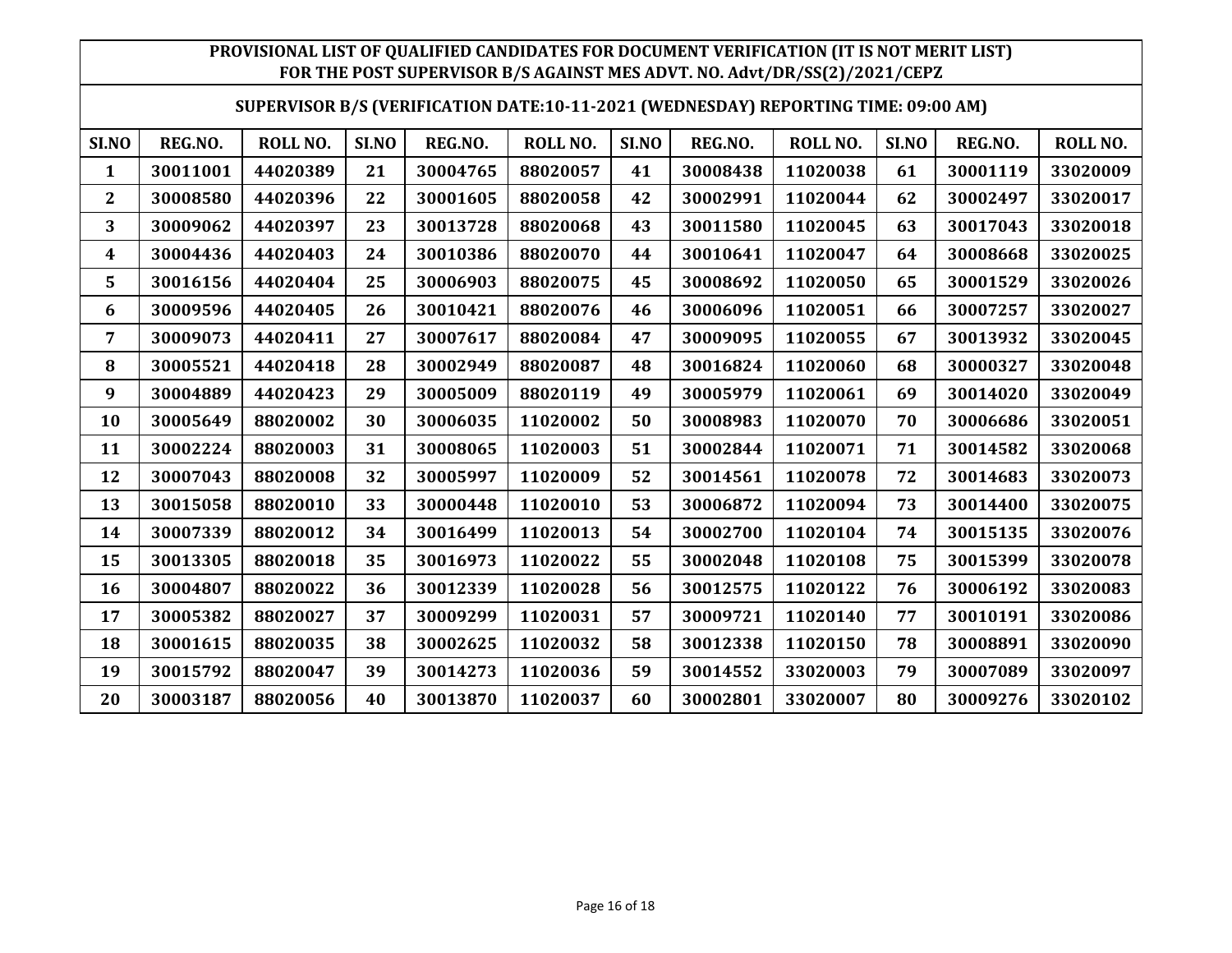| SUPERVISOR B/S (VERIFICATION DATE:11-11-2021 (THURSDAY) REPORTING TIME: 09:00 AM) |          |          |       |          |          |       |         |          |       |         |                 |
|-----------------------------------------------------------------------------------|----------|----------|-------|----------|----------|-------|---------|----------|-------|---------|-----------------|
| SI.NO                                                                             | REG.NO.  | ROLL NO. | SI.NO | REG.NO.  | ROLL NO. | SI.NO | REG.NO. | ROLL NO. | SI.NO | REG.NO. | <b>ROLL NO.</b> |
| $\mathbf{1}$                                                                      | 30008170 | 33020104 | 21    | 30011686 | 33020185 |       |         |          |       |         |                 |
| $\mathbf{2}$                                                                      | 30000425 | 33020110 | 22    | 30004599 | 33020225 |       |         |          |       |         |                 |
| 3                                                                                 | 30005000 | 33020113 | 23    | 30010637 | 33020227 |       |         |          |       |         |                 |
| 4                                                                                 | 30010215 | 33020115 | 24    | 30015747 | 33020245 |       |         |          |       |         |                 |
| 5                                                                                 | 30007780 | 33020117 | 25    | 30006331 | 44420004 |       |         |          |       |         |                 |
| 6                                                                                 | 30015489 | 33020122 | 26    | 30003691 | 44420008 |       |         |          |       |         |                 |
| 7                                                                                 | 30016369 | 33020125 | 27    | 30007961 | 44420009 |       |         |          |       |         |                 |
| 8                                                                                 | 30015327 | 33020134 | 28    | 30004068 | 44420021 |       |         |          |       |         |                 |
| 9                                                                                 | 30008904 | 33020135 | 29    | 30004895 | 44420051 |       |         |          |       |         |                 |
| 10                                                                                | 30008178 | 33020136 |       |          |          |       |         |          |       |         |                 |
| 11                                                                                | 30009944 | 33020140 |       |          |          |       |         |          |       |         |                 |
| 12                                                                                | 30002455 | 33020141 |       |          |          |       |         |          |       |         |                 |
| 13                                                                                | 30010792 | 33020144 |       |          |          |       |         |          |       |         |                 |
| 14                                                                                | 30003146 | 33020153 |       |          |          |       |         |          |       |         |                 |
| 15                                                                                | 30010084 | 33020156 |       |          |          |       |         |          |       |         |                 |
| 16                                                                                | 30005806 | 33020159 |       |          |          |       |         |          |       |         |                 |
| 17                                                                                | 30008033 | 33020163 |       |          |          |       |         |          |       |         |                 |
| 18                                                                                | 30014647 | 33020171 |       |          |          |       |         |          |       |         |                 |
| 19                                                                                | 30012065 | 33020174 |       |          |          |       |         |          |       |         |                 |
| 20                                                                                | 30002728 | 33020178 |       |          |          |       |         |          |       |         |                 |